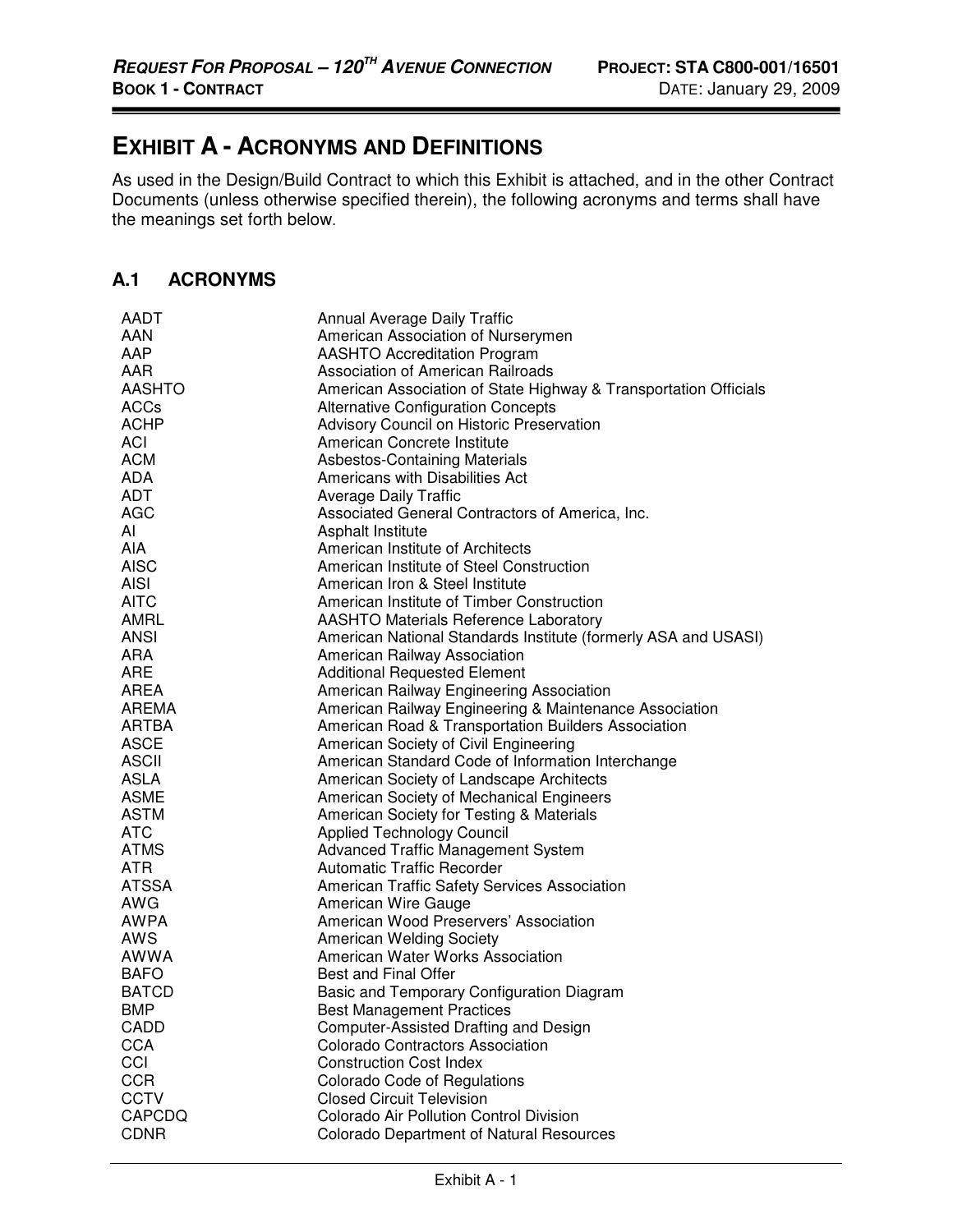| CD              | Collector-Distributor                                                  |
|-----------------|------------------------------------------------------------------------|
| <b>CDOT</b>     | Colorado Department of Transportation                                  |
| <b>CDPHE</b>    | Colorado Department of Public Health & Environment                     |
| <b>CDW</b>      | Colorado Division of Wildlife                                          |
| <b>CERCLA</b>   |                                                                        |
|                 | Comprehensive Environmental Response, Compensation & Liability Act, 42 |
|                 | U.S.C. §§ 9601, et. seq.                                               |
| <b>CFR</b>      | Code of Federal Regulations                                            |
| <b>CHP</b>      | Colorado Highway Patrol                                                |
| <b>CIH</b>      | Certified Industrial Hygienist                                         |
| <b>CIP</b>      | Cost in Place                                                          |
| City and County | City and County of Broomfield                                          |
| <b>CMS</b>      | Changeable Message Sign                                                |
| <b>COE</b>      | (U.S.) Army Corps of Engineers                                         |
|                 |                                                                        |
| <b>COM</b>      | Communications                                                         |
| <b>CP</b>       | Colorado Procedure                                                     |
| <b>CPM</b>      | <b>Critical Path Method</b>                                            |
| <b>CQMP</b>     | <b>Construction Quality Management Plan</b>                            |
| C.R.S.          | <b>Colorado Revised Statutes</b>                                       |
| <b>CRSI</b>     | <b>Concrete Reinforcing Steel Institute</b>                            |
| <b>CRT</b>      | Console Monitor (Cathode Ray Tube)                                     |
| <b>CSEO</b>     | Colorado State Engineer's Office                                       |
|                 |                                                                        |
| <b>CSL</b>      | Cross Sonic Log                                                        |
| <b>CURPAL</b>   | <b>Contractor Utility Relocation Plan Acceptance Letter</b>            |
| D/B             | Design/Build                                                           |
| dB              | Decibels                                                               |
| <b>DBE</b>      | <b>Disadvantaged Business Enterprise</b>                               |
| <b>DCS</b>      | Document Control System                                                |
| <b>DRB</b>      | <b>Dispute Resolution Board</b>                                        |
| <b>DTM</b>      | Digital Terrain Model                                                  |
| <b>DWG</b>      | Drawing                                                                |
| EA              | <b>Environmental Assessment</b>                                        |
|                 |                                                                        |
| <b>ECM</b>      | Environmental Compliance Manager                                       |
| <b>ECP</b>      | <b>Emissions Control Plan</b>                                          |
| <b>ECS</b>      | <b>Erosion Control Supervisor</b>                                      |
| EEO             | <b>Equal Employment Opportunity</b>                                    |
| <b>EIA</b>      | Electronic Industries Association                                      |
| EIP             | Environmental Investigation Plan                                       |
| <b>EPA</b>      | (U.S.) Environmental Protection Agency                                 |
| <b>EPD</b>      | <b>Escrowed Proposal Documents</b>                                     |
| <b>ESB</b>      | <b>Emerging Small Business</b>                                         |
|                 |                                                                        |
| FAR             | <b>Federal Acquisition Regulation</b>                                  |
| <b>FCMs</b>     | <b>Fracture Critical Members</b>                                       |
| <b>FEMA</b>     | <b>Federal Emergency Management Agency</b>                             |
| <b>FHWA</b>     | Federal Highway Administration                                         |
| <b>FIR</b>      | <b>Field Inspection Review</b>                                         |
|                 |                                                                        |
| <b>FRA</b>      | <b>Federal Railroad Administration</b>                                 |
| <b>FTP</b>      | <b>File Transfer Protocol</b>                                          |
| GAAP            | <b>Generally Accepted Accounting Principles</b>                        |
| <b>HASP</b>     | Health and Safety Plan                                                 |
| <b>HBP</b>      | <b>Hot Bituminous Pavement</b>                                         |
| <b>HDPE</b>     | High-density polyethylene                                              |
| <b>HIRSYS</b>   | Hotline Information Retrieval System                                   |
| <b>HLMR</b>     | Highload multi-rotational                                              |
| <b>IEEE</b>     | Institute of Electrical & Electronics Engineers                        |
|                 |                                                                        |
| <b>IEQM</b>     | <b>Independent Environmental Quality Manager</b>                       |
| <b>IES</b>      | <b>Illuminating Engineering Society</b>                                |
| <b>IGA</b>      | Intergovernmental Agreement                                            |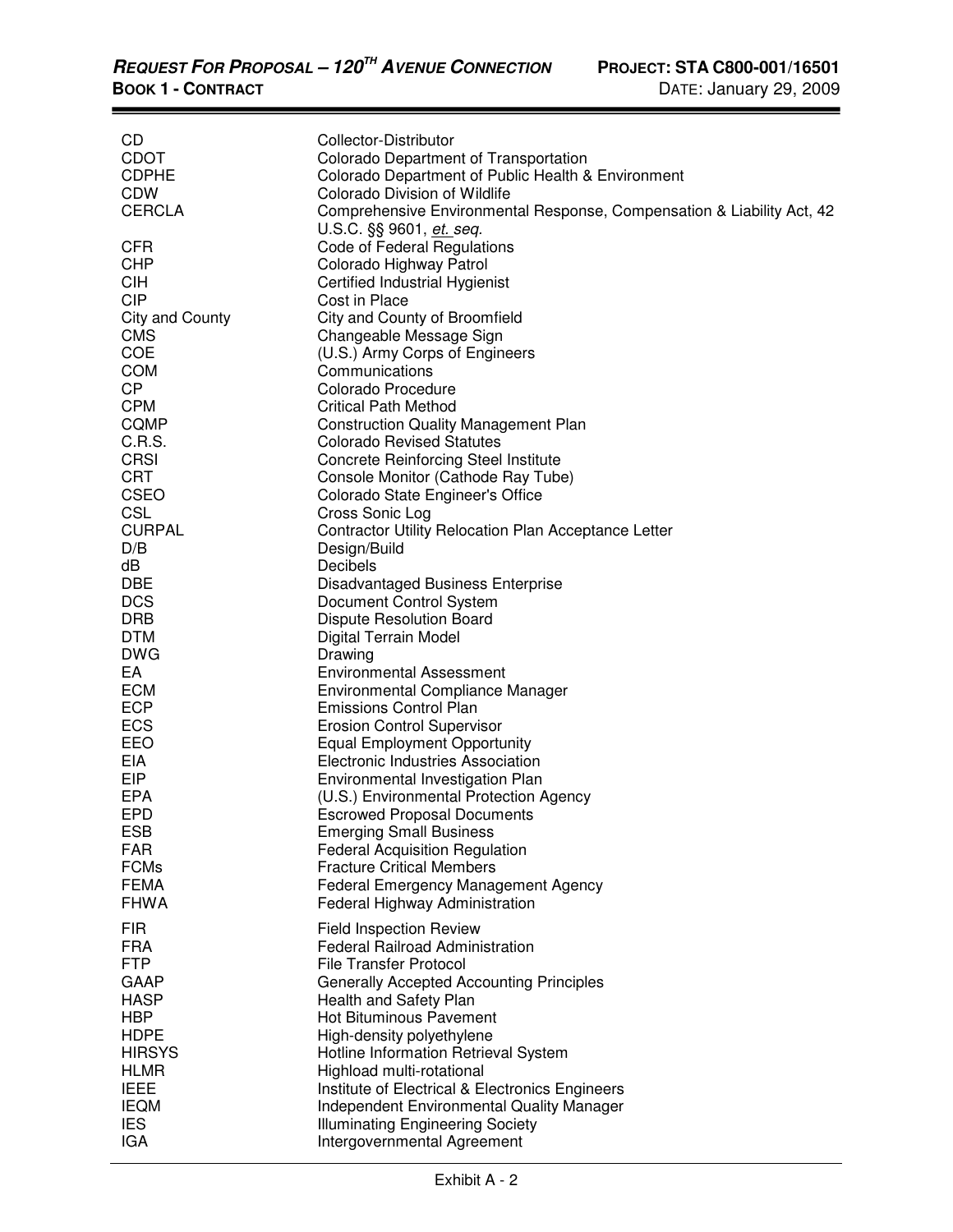-

| <b>IIMS</b>   | Incident Information Management System                                            |
|---------------|-----------------------------------------------------------------------------------|
| IMP           | Incident Management Plan                                                          |
| <b>IMSA</b>   | International Municipal Signal Association                                        |
| <b>IPCEA</b>  | Insulated Power Cable Engineers Association                                       |
| IRI           | International Roughness Index                                                     |
| <b>ISA</b>    | <b>Initial Site Assessment</b>                                                    |
| <b>ISDN</b>   | <b>Integrated Services Digital Network</b>                                        |
| <b>ISO</b>    | International Organization for Standards                                          |
| <b>ISP</b>    | Information or Internet Service Providers                                         |
| <b>ITC</b>    | Interface Terminal Cabinet                                                        |
| <b>ITE</b>    | Institute of Transportation Engineers                                             |
| <b>ITP</b>    | Instructions to Proposers                                                         |
| <b>ITS</b>    | <b>Intelligent Transportation Systems</b>                                         |
| <b>KW</b>     | Kilowatt                                                                          |
| LAN           | Local Area Network                                                                |
| LAPB          | Link Access Protocol, Balanced                                                    |
| Lc            | Length of Simple Curve                                                            |
| Ls            | Length of Spiral Curve                                                            |
| LED           | <b>Light Emitting Diode</b>                                                       |
| LLRU          | Lowest Level Replaceable Unit                                                     |
| LRFD          | Load and resistance factor design                                                 |
| LS            | Line Section                                                                      |
| <b>LTDS</b>   | Long-term design strength                                                         |
| <b>MACM</b>   | Maximum Achievable Control Measures                                               |
| <b>MARV</b>   |                                                                                   |
| Mb            | Minimum average roll value                                                        |
| <b>Mbps</b>   | Megabit<br>Megabits per Second                                                    |
| MBTA          |                                                                                   |
| <b>MESA</b>   | <b>Migratory Bird Treaty Act</b><br><b>Modified Environmental Site Assessment</b> |
|               |                                                                                   |
| MHT           | Method for Handling Traffic                                                       |
| MIL           | <b>Military Specification</b>                                                     |
| <b>MIS</b>    | <b>Management Information System</b>                                              |
| Mm            | Millimeter                                                                        |
| <b>MMIS</b>   | Maintenance Management Information System                                         |
| <b>MMP</b>    | Materials Management Plan                                                         |
| <b>MMU</b>    | <b>Malfunction Management Unit</b>                                                |
| MOA           | Memorandum of Agreement                                                           |
| <b>MOT</b>    | Maintenance of Traffic                                                            |
| <b>MOU</b>    | Memorandum of Understanding                                                       |
| Mph           | Miles per Hour                                                                    |
| <b>MSE</b>    | Mechanically Stabilized Earth                                                     |
| MTIP          | Materials Testing and Inspection Plan                                             |
| <b>MUTCD</b>  | Manual on Uniform Traffic Control Devices                                         |
| <b>NAD</b>    | North American Datum                                                              |
| <b>NAVD</b>   | North American Vertical Datum                                                     |
| <b>NBIS</b>   | National Bridge Inspection Standards                                              |
| <b>NBS</b>    | National Bureau of Standards                                                      |
| <b>NCHRP</b>  | National Cooperative Highway Research Program                                     |
| <b>NCR</b>    | Nonconformance Report                                                             |
| <b>NEC</b>    | National Electrical Code (NFPA-70)                                                |
| <b>NEMA</b>   | National Electrical Manufacturers Association                                     |
| <b>NEPA</b>   | National Environmental Policy Act                                                 |
| <b>NESC</b>   | <b>National Electrical Safety Code</b>                                            |
| <b>NESHAP</b> | National Emissions Standards for Hazardous Air Pollutants                         |
| <b>NFPA</b>   | <b>National Fire Protection Association</b>                                       |
| <b>NGS</b>    | <b>National Geodetic Survey</b>                                                   |
| <b>NHS</b>    | National Highway System                                                           |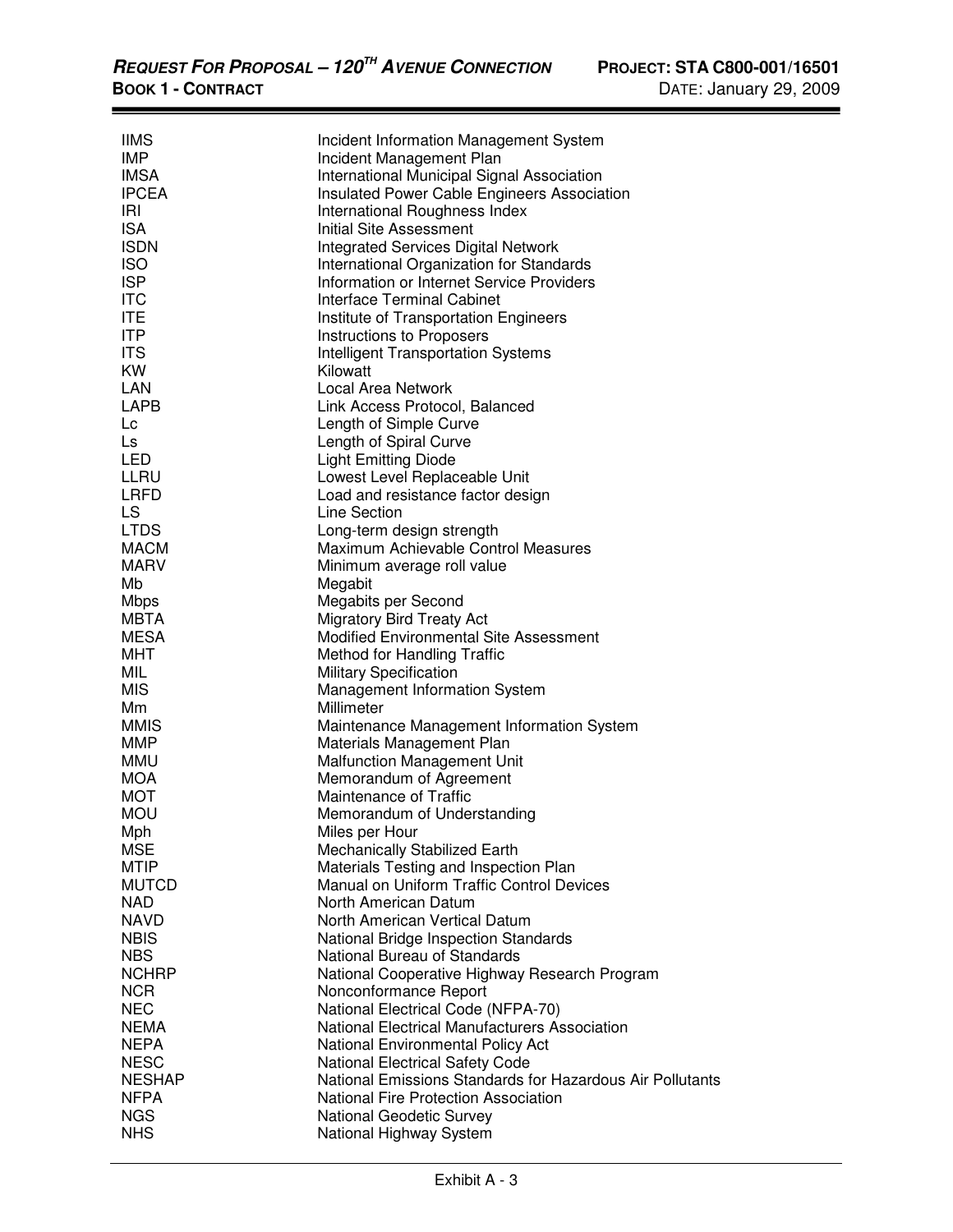| <b>NICET</b>     | National Institute for Certification in Engineering Technologies         |
|------------------|--------------------------------------------------------------------------|
| <b>NIOSH</b>     | National Institute for Occupational Safety & Health                      |
| <b>NIST</b>      | National Institute of Standards & Technology                             |
| <b>NPDES</b>     | National Pollution Discharge Elimination System                          |
| <b>NSF</b>       | National Sanitation Foundation (nSf)                                     |
| <b>NTCIP</b>     | National Transportation Communications for I.T.S. Protocol               |
| NTP <sub>1</sub> | <b>First Notice to Proceed</b>                                           |
| NTP <sub>2</sub> | Second Notice to Proceed                                                 |
| <b>NTS</b>       | Not to Scale                                                             |
| <b>NWN</b>       | Nonconforming Work Notice                                                |
| <b>OSHA</b>      | Occupational Safety & Health Administration                              |
| <b>OURPAL</b>    | Owner Utility Relocation Plan Acceptance Letter                          |
| <b>PCCP</b>      | <b>Portland Cement Concrete Pavement</b>                                 |
| <b>PCI</b>       | <b>Prestressed Concrete Institute</b>                                    |
| <b>PCO</b>       | Potential Change Order                                                   |
| <b>PCP</b>       | <b>Product Control Plan</b>                                              |
| <b>PDA</b>       | Pile-Driving Analyzer or Personal Digital Assistant                      |
| <b>PE</b>        | Professional Engineer, or, in the context of right-of-way, PE shall mean |
|                  | <b>Permanent Easements</b>                                               |
| <b>PET</b>       | Polyester                                                                |
| PG               | Performance Grade                                                        |
| <b>PIP</b>       | <b>Public Information Plan</b>                                           |
| <b>PIV</b>       | Peak Inverse Voltage                                                     |
| <b>PLS</b>       | Professional Land Survey (or Surveyor?)                                  |
| PM               | Program Manager                                                          |
| PP.              | Polyester polypropylene                                                  |
| <b>PPE</b>       | Personal Protective Equipment                                            |
| <b>PPIR</b>      | Pikes Peak International Raceway                                         |
| <b>PQCI</b>      | <b>Process Quality Control Inspection</b>                                |
| <b>PQCT</b>      | <b>Process Quality Control Testing</b>                                   |
| PRI              | <b>Pavement Rutting Index</b>                                            |
| PSI              | <b>Pavement Serviceability Index</b>                                     |
| <b>PSR</b>       | <b>Pavement Serviceability Rating</b>                                    |
| <b>PSURA</b>     | Project Specific Utility Relocation Agreement                            |
| Pt               | <b>Potential Transformer</b>                                             |
| <b>PTFE</b>      | Polytetrafloroethylene                                                   |
| <b>PUC</b>       | <b>Colorado Public Utilities Commission</b>                              |
| <b>PVC</b>       | Polyvinyl Chloride                                                       |
| PVI              | Point of Vertical Intersection                                           |
| <b>PVT</b>       | Point of Vertical Tangency                                               |
| <b>PWR</b>       | Power                                                                    |
| QA               | <b>Quality Assurance</b>                                                 |
| QC               | <b>Quality Control</b>                                                   |
| QCP              | <b>Quality Checkpoint</b>                                                |
| QM               | <b>Contractor's Quality Manager</b>                                      |
| QMS              | <b>Quality Management System</b>                                         |
| QPM              | <b>Quality Program Manual</b>                                            |
| R                | Radius                                                                   |
| <b>RACM</b>      | Reasonable Achievable Control Measures                                   |
| <b>RCO</b>       | Request for Change Order                                                 |
| <b>RCP</b>       | Request for Change Proposal                                              |
| <b>RCRA</b>      | Resource Conservation and Recovery Act, 42 U.S.C. §§ 6901 et seq.        |
| <b>RE</b>        | <b>Railroad Easement</b>                                                 |
| <b>RECs</b>      | <b>Recognized Environmental Conditions</b>                               |
| <b>RFC</b>       | Released for Construction                                                |
| <b>RFP</b>       | <b>Request for Proposals</b>                                             |
|                  |                                                                          |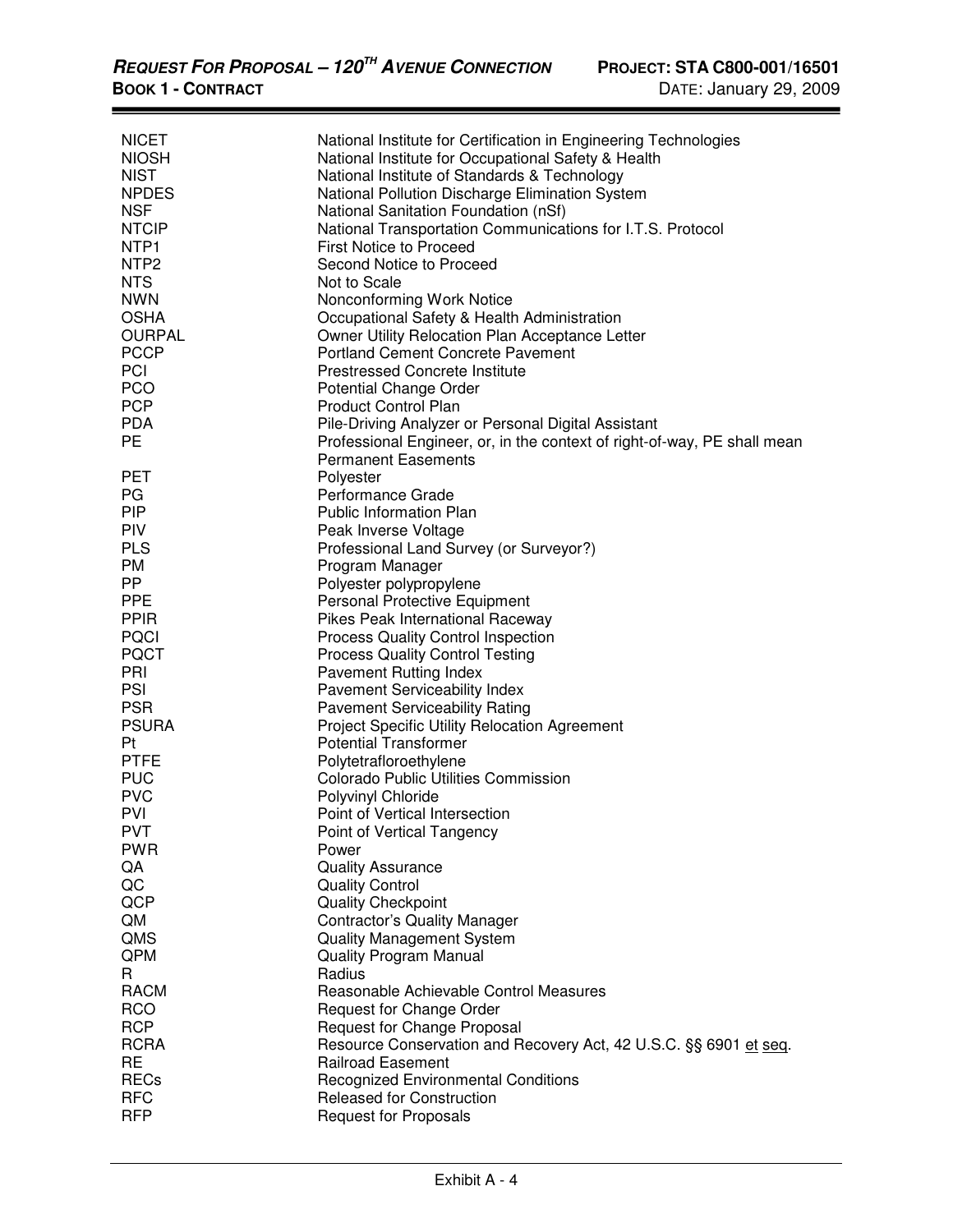| <b>RFQ</b>    | (CDOT) Request for Qualifications (for 120 <sup>th</sup> Avenue Connection<br>Design/Build, Project, issued March 11, 2004) |
|---------------|-----------------------------------------------------------------------------------------------------------------------------|
| <b>RHMs</b>   | Recognized Hazardous Materials                                                                                              |
| <b>RL</b>     | Reinforcement Length                                                                                                        |
| <b>ROD</b>    | <b>Record of Decision</b>                                                                                                   |
| <b>ROM</b>    | Rough Order of Magnitude                                                                                                    |
| <b>ROW</b>    | Right-of-Way                                                                                                                |
| <b>RSC</b>    | <b>Rigid Steel Conduit</b>                                                                                                  |
| <b>RWIS</b>   | Roadway & Weather Information System                                                                                        |
| <b>SAE</b>    | Society of Automotive Engineers                                                                                             |
| <b>SAP</b>    | Sampling Analysis Plan                                                                                                      |
| <b>SBA</b>    | <b>Small Business Administration</b>                                                                                        |
| <b>SHPO</b>   | State Historic Preservation Officer                                                                                         |
| <b>SIC</b>    | Standard Industrial Code, U.S. Department of Labor                                                                          |
| SI&A          | Structural Inventory & Appraisal                                                                                            |
| <b>SMA</b>    | <b>Stone Mastic Asphalt</b>                                                                                                 |
| <b>SMP</b>    | Safety Management Plan                                                                                                      |
| SOQ           | <b>Statement of Qualifications</b>                                                                                          |
| <b>SPCS</b>   | State Plane Coordinate System                                                                                               |
| <b>SSPC</b>   | <b>Steel Structures Painting Counsel</b>                                                                                    |
| <b>STD</b>    | Standard                                                                                                                    |
| <b>STP</b>    | <b>Shielded Twisted Pair</b>                                                                                                |
| <b>SWMP</b>   | Stormwater Management Plan                                                                                                  |
| <b>TCC</b>    | (CDOT) Traffic Communications Center                                                                                        |
| <b>TCP</b>    | <b>Traffic Control Plan</b>                                                                                                 |
| <b>TDM</b>    | <b>Transportation Demand Management</b>                                                                                     |
| TЕ            | <b>Temporary Easement</b>                                                                                                   |
| <b>TFE</b>    | <b>CDOT Furnished Equipment</b>                                                                                             |
| <b>TIC</b>    | (CDOT) Transportation Information Center                                                                                    |
| <b>TIG</b>    | Tungsten Inert Gas                                                                                                          |
| <b>TL</b>     | <b>Testing Level</b>                                                                                                        |
| <b>TMSRs</b>  | <b>Traffic Management Strategy Reports</b>                                                                                  |
| <b>TOC</b>    | (CDOT) Traffic Operations Center                                                                                            |
| <b>TRB</b>    | Transportation Research Board (of National Research Council)                                                                |
| <b>TYP</b>    | <b>Typical</b>                                                                                                              |
| <b>UIS</b>    | <b>Utility Information Sheet</b>                                                                                            |
| UL            | <b>Underwriters Laboratories</b>                                                                                            |
| <b>UNCC</b>   | Utility Notification Center of Colorado                                                                                     |
| <b>UPRR</b>   | <b>Union Pacific Railroad</b>                                                                                               |
| <b>UPS</b>    | Uninterruptible Power Supply                                                                                                |
| <b>USACE</b>  | United States Army Corps of Engineers                                                                                       |
| <b>USAFA</b>  | United States Air Force Academy                                                                                             |
| <b>USASI</b>  | United States of America Standards Institute                                                                                |
| <b>U.S.C.</b> | <b>United States Code</b>                                                                                                   |
| <b>USDOT</b>  | United States Department of Transportation                                                                                  |
| <b>USGS</b>   | United States Geological Survey                                                                                             |
| <b>USFWS</b>  | U.S. Fish & Wildlife Service                                                                                                |
| Vc            | Length of Vertical Curve                                                                                                    |
| <b>VDS</b>    | <b>Vehicle Detection System</b>                                                                                             |
| VE            | Value Engineering                                                                                                           |
| <b>VECP</b>   | Value Engineering Change Proposal                                                                                           |
| VM            | <b>Video Monitor</b>                                                                                                        |
| <b>VMS</b>    | Variable Message Sign                                                                                                       |
| <b>WAQTC</b>  | Western Alliance for Quality Transportation Construction                                                                    |
| <b>WBS</b>    | Work Breakdown Structure                                                                                                    |
| <b>WPA</b>    | <b>Works Progress Administration</b>                                                                                        |
|               |                                                                                                                             |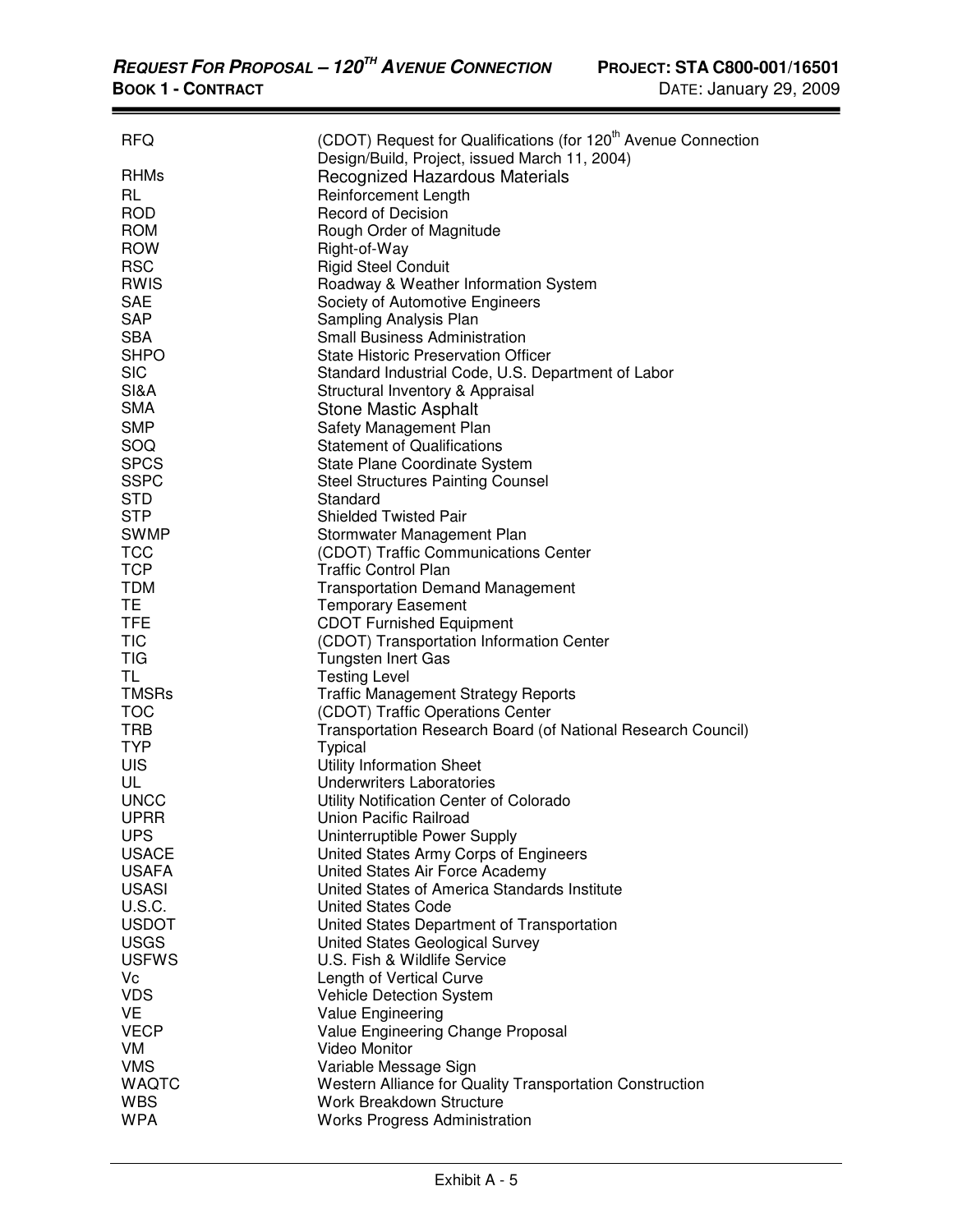$\overline{\phantom{0}}$ 

WQCD Water Quality Control Division, Colorado Department of Public Health & Environment

## **A.2 DEFINITIONS**

| Abandonment                                            | As related to Utilities, shall have the meaning set forth in Book 2, Section 7.                                                                                                                                                                                                                                                                                                                                                                                                                                                                                                                                                          |
|--------------------------------------------------------|------------------------------------------------------------------------------------------------------------------------------------------------------------------------------------------------------------------------------------------------------------------------------------------------------------------------------------------------------------------------------------------------------------------------------------------------------------------------------------------------------------------------------------------------------------------------------------------------------------------------------------------|
| <b>ACC Conditions</b>                                  | Conditions that CDOT, FHWA and the City and County of Broomfield identify<br>during the ACC process that are necessary for Approval of the ACC.                                                                                                                                                                                                                                                                                                                                                                                                                                                                                          |
| <b>Acceleration Costs</b>                              | Shall mean those fully documented increased costs reasonably incurred by the<br>Contractor; (i.e., costs over and above what the Contractor would otherwise<br>have incurred) which are directly attributable to increasing the performance<br>level of the Work in an attempt to complete necessary Activities of the Work<br>earlier than otherwise anticipated, such as for additional equipment, additional<br>crews, lost productivity, overtime and shift premiums, increased supervision,<br>and any unexpected movement of materials, equipment, or crews necessary<br>for resequencing in connection with acceleration efforts. |
| <b>Accept or Acceptance</b>                            | Formal conditional determination in writing by the CDOT Project Manager that<br>a particular matter or item appears to meet the requirements of the Contract<br>Documents.                                                                                                                                                                                                                                                                                                                                                                                                                                                               |
| <b>Activity</b>                                        | Parts of the Work including finished products or functional processes required<br>as subcomponents of the Work Breakdown Structure, as defined by the<br>Contractor.                                                                                                                                                                                                                                                                                                                                                                                                                                                                     |
| <b>Additional Requested</b><br><b>Elements</b>         | The meaning set forth in Book 2, Section 1.3.                                                                                                                                                                                                                                                                                                                                                                                                                                                                                                                                                                                            |
| <b>Affected Area</b>                                   | As related to mined land reclamation, the total disturbed surface of a pit or<br>quarry such as sand, gravel, topsoil, or borrow, that is being mined or will be<br>mined. The area includes, but is not limited to, the excavation area, plant, and<br>stockpile areas, parking and storage areas, and the haul roads.                                                                                                                                                                                                                                                                                                                  |
| <b>Affiliate</b>                                       | (1) Any Person that directly or indirectly through one or more intermediaries<br>controls, or is controlled by, or is under common control with the: (i)<br>Contractor or (ii) any Major Participant; and                                                                                                                                                                                                                                                                                                                                                                                                                                |
|                                                        | Any Person for which 10% or more of the equity interest in such Person is<br>(2)<br>held directly or indirectly, beneficially, or of record by the: (i) Contractor, (ii)<br>any Major Participant, or (iii) any Affiliate of the Contractor under Part (1)<br>of this definition.                                                                                                                                                                                                                                                                                                                                                        |
|                                                        | For purposes of this definition, the term "control" means the possession,<br>directly or indirectly, of the power to cause the direction of the management of<br>a Person, whether through voting securities, by contract, family relationship, or<br>otherwise.                                                                                                                                                                                                                                                                                                                                                                         |
| <b>Alternative</b><br>Configuration<br><b>Concepts</b> | The meaning set forth in Section 2.1.1 of the Instructions to Proposers.                                                                                                                                                                                                                                                                                                                                                                                                                                                                                                                                                                 |
| <b>Applicable Laws</b>                                 | See Legal Requirements.                                                                                                                                                                                                                                                                                                                                                                                                                                                                                                                                                                                                                  |
| <b>Application for Final</b><br><b>Payment</b>         | The application described in Book 1, Section 11.6.1.                                                                                                                                                                                                                                                                                                                                                                                                                                                                                                                                                                                     |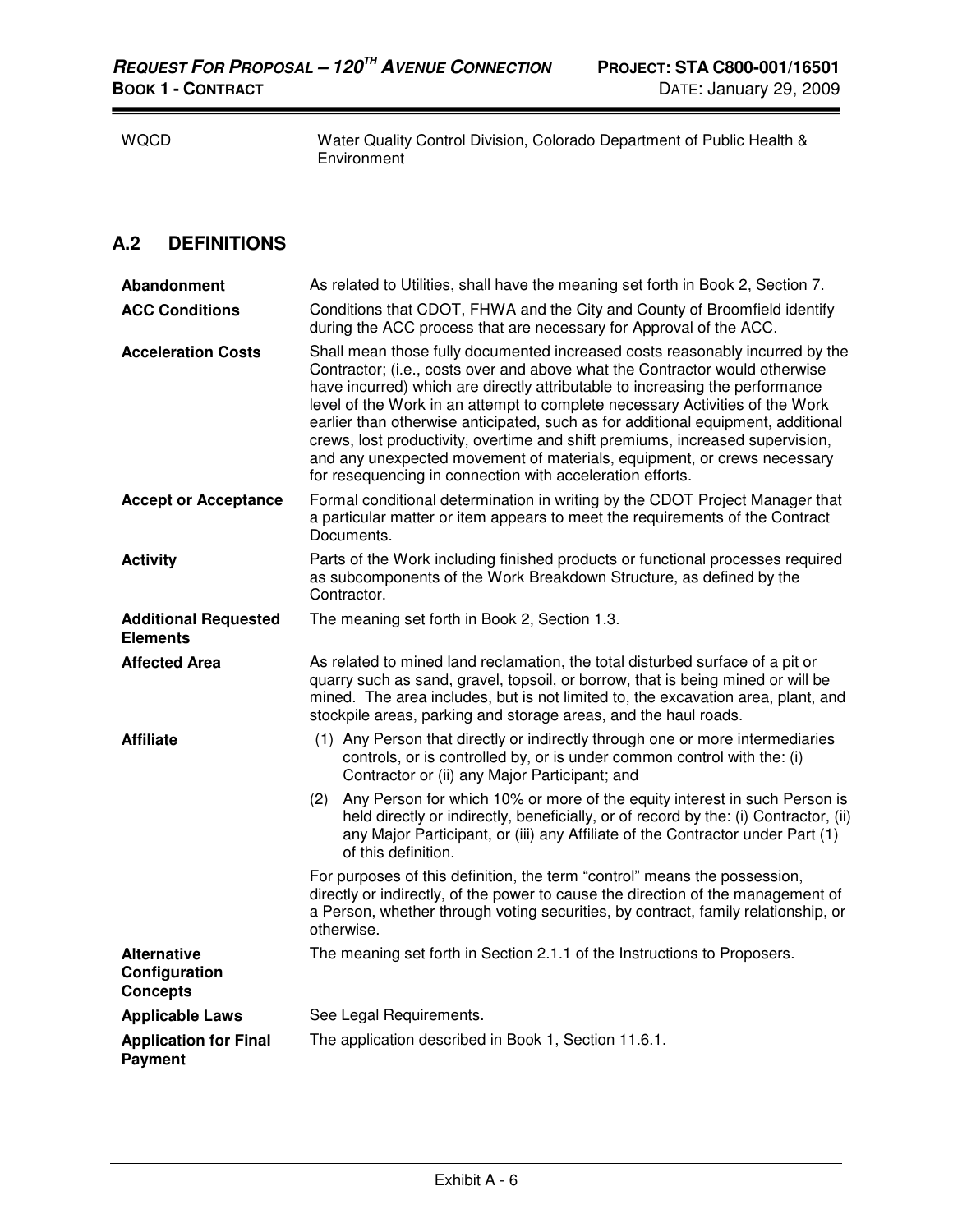| <b>Approve or Approval</b>                       | Formal conditional determination in writing by the CDOT Project Manager that<br>a particular matter or item is good or satisfactory for the Project. Such<br>determination may be based on requirements beyond those set forth in the<br>Contract Documents without payment of additional compensation or a time<br>extension and may reflect preferences of CDOT.                                                                                                                                                                                                                                   |
|--------------------------------------------------|------------------------------------------------------------------------------------------------------------------------------------------------------------------------------------------------------------------------------------------------------------------------------------------------------------------------------------------------------------------------------------------------------------------------------------------------------------------------------------------------------------------------------------------------------------------------------------------------------|
| Architectural and<br><b>Engineering Services</b> | All Work relating to the design, including preparation and interpretation of<br>architectural and engineering plans and specifications, development of design<br>solutions for conformance with all codes and public safety requirements and<br>other design related decision-making, and any other activities, collectively,<br>which are required to be practiced by an architect or engineer in accordance<br>with the laws of the State of Colorado.                                                                                                                                             |
| <b>As-Built Documents</b>                        | The documents to be provided by the Contractor as described in Book 2,<br>Section 3.                                                                                                                                                                                                                                                                                                                                                                                                                                                                                                                 |
| <b>As-Built Schedule</b>                         | The meaning set forth in Book 2, Section 2.1.3.                                                                                                                                                                                                                                                                                                                                                                                                                                                                                                                                                      |
| <b>Backfill</b>                                  | Material used to replace or the act of replacing material removed during<br>construction.                                                                                                                                                                                                                                                                                                                                                                                                                                                                                                            |
| <b>Base Course</b>                               | One or more layers of specified material and thickness placed on a subbase or<br>a subgrade to support a surface course.                                                                                                                                                                                                                                                                                                                                                                                                                                                                             |
| <b>Basic Configuration</b>                       | The elements defining the Project as set forth in Book 2, Section 1.2, subject to<br>any permitted modifications thereto contained in the Proposal Documents.                                                                                                                                                                                                                                                                                                                                                                                                                                        |
| <b>Betterment</b>                                | As related to Utilities, a betterment is generally defined as the upgrading; (e.g.<br>increase in capacity) of a Utility being relocated that is not attributable to the<br>construction of the Project or is made solely for the benefit of and at the<br>election of the Utility Owner (not including a technology improvement which<br>can be implemented at a cost equal to or less than the cost of a "like for like"<br>replacement or relocation). The use of new materials or compliance with<br>current standards in the performance of the Utility Work is not considered a<br>Betterment. |
| <b>Blue Book</b>                                 | The meaning set forth in Book 1, Section 13.7.3.1.                                                                                                                                                                                                                                                                                                                                                                                                                                                                                                                                                   |
| <b>Book 1</b>                                    | The Contract Document designated as Book 1 in the RFP.                                                                                                                                                                                                                                                                                                                                                                                                                                                                                                                                               |
| <b>Book 2</b>                                    | The Contract Document designated as Book 2 in the RFP.                                                                                                                                                                                                                                                                                                                                                                                                                                                                                                                                               |
| Book 3                                           | The Contract Document designated as Book 3 in the RFP.                                                                                                                                                                                                                                                                                                                                                                                                                                                                                                                                               |
| Book 4                                           | The Contract Document designated as Book 4 in the RFP.                                                                                                                                                                                                                                                                                                                                                                                                                                                                                                                                               |
| <b>Bridge</b>                                    | A structure, including supports, erected over a depression or an obstruction<br>such as water, highway, or railroad, and having a track or passageway for<br>carrying traffic or other moving loads and having a length measured along the<br>center of roadway of more than 20 feet (6 m) between undercopings of<br>abutments or extreme ends of openings for multiple boxes.                                                                                                                                                                                                                      |
|                                                  | Length. The length of a bridge structure is the over-all length measured along<br>the line of survey stationing back to back of backwalls of abutments, if present,<br>otherwise, end to end of the bridge floor; but in no case less than the total clear<br>opening of the structure.                                                                                                                                                                                                                                                                                                              |
|                                                  | Roadway Width. The clear width measured at right angles to the longitudinal<br>centerline of the bridge between the bottom of curbs or guard timbers, or in the<br>case of multiple heights of curbs, between the bottoms of the lower risers.                                                                                                                                                                                                                                                                                                                                                       |
| <b>Calendar Day</b>                              | Each and every day shown on the calendar, beginning and ending at midnight.                                                                                                                                                                                                                                                                                                                                                                                                                                                                                                                          |
| <b>CDOT</b>                                      | The Project Director for the Project, acting directly or through a representative<br>authorized in writing, who is responsible for administrative supervision of the<br>Project; or the State of Colorado for the use and benefit of the Department of<br>Transportation, whichever the context requires.                                                                                                                                                                                                                                                                                            |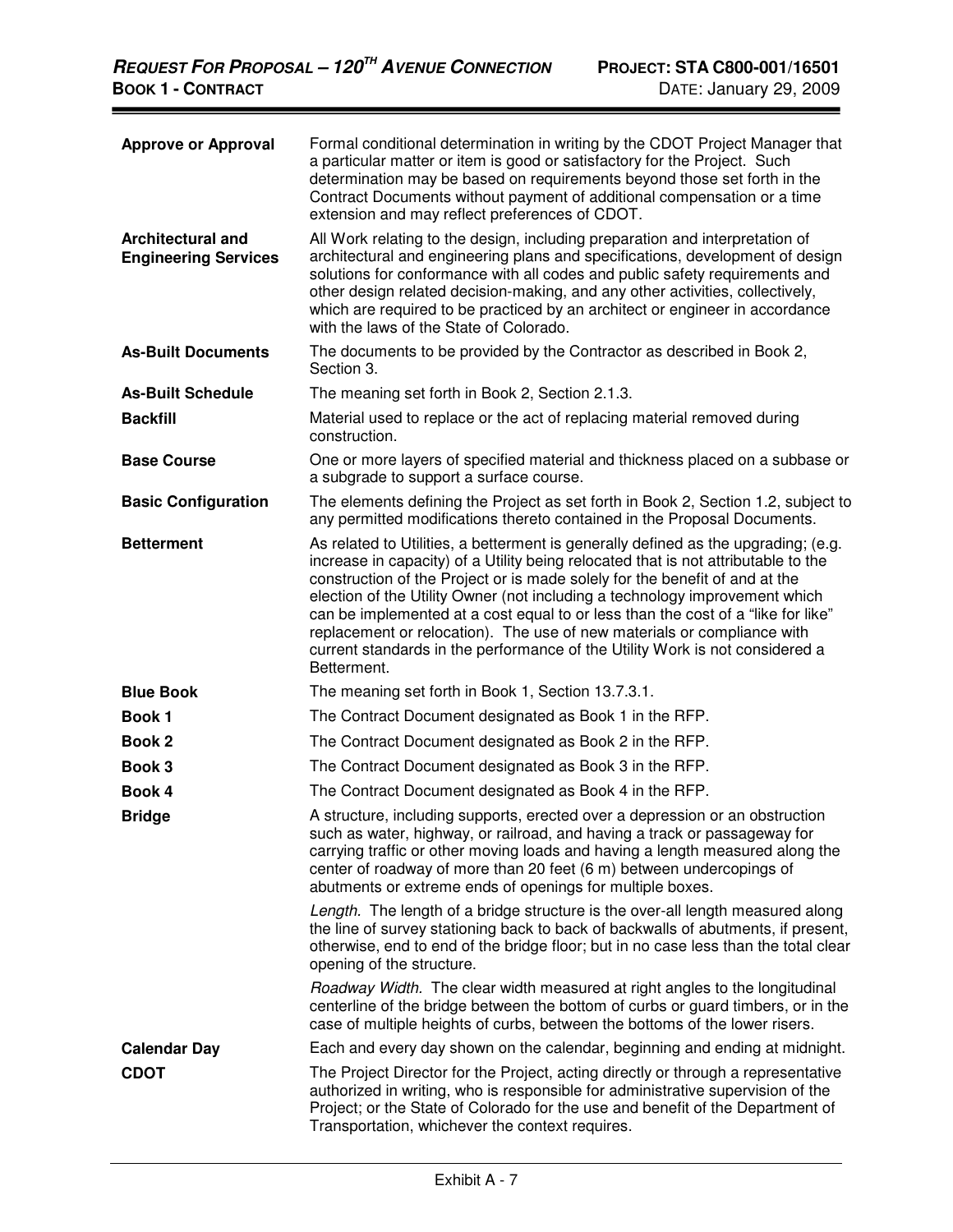| <b>CDOT-Caused Delays</b>              | Unavoidable delays, to the extent that they affect the Critical Path, arising from<br>the following matters and no others:                                                                                                                                                                                                                                                                                                        |
|----------------------------------------|-----------------------------------------------------------------------------------------------------------------------------------------------------------------------------------------------------------------------------------------------------------------------------------------------------------------------------------------------------------------------------------------------------------------------------------|
|                                        | (a) A suspension order pursuant to Book 1, Section 14.1;                                                                                                                                                                                                                                                                                                                                                                          |
|                                        | (b) CDOT-Directed Changes;                                                                                                                                                                                                                                                                                                                                                                                                        |
|                                        | (c) Failure or inability of CDOT to provide the Contractor with access to<br>ROW identified on the ROW Plans on or before the deadline for such<br>access set forth in the ROW Access Schedule;                                                                                                                                                                                                                                   |
|                                        | (d) Failure or inability of CDOT to provide responses to proposed schedules,<br>design submittals and other submittals and matters for which response<br>by CDOT is required, within the time periods indicated in the Contract<br>Documents;                                                                                                                                                                                     |
|                                        | (e) Uncovering, removing, and restoring Work, to the extent provided in<br>Book 1, Section 5.5.3;                                                                                                                                                                                                                                                                                                                                 |
|                                        | (f) Delay in issuance of NTP2 or provision of reasons why it was unable to<br>do so to the extent provided in Book 1, Section 4.2.2;                                                                                                                                                                                                                                                                                              |
|                                        | (g) Any improper action by CDOT as representative with binding authority,<br>as specified in Book 1, Section 24.5.1, or improper failure to act by<br>CDOT within a reasonable time after delivery of notice by the Contractor<br>to CDOT requesting such action; and                                                                                                                                                             |
|                                        | Any court order to suspend Work shall not be considered a CDOT-Caused<br>Delay (although it may qualify as a Force Majeure event) despite the fact that<br>CDOT may specifically direct the Contractor to comply with the court order.                                                                                                                                                                                            |
| <b>CDOT-Directed</b><br><b>Changes</b> | Any changes in the Work (including changes in the standards applicable to the<br>Work), which CDOT has directed the Contractor to perform as described in<br>Book 1, Section 13.                                                                                                                                                                                                                                                  |
| <b>Certificate of</b><br>Compliance    | A certification, including a signature by a person having legal authority to act<br>for the manufacturer, stating that the product or assembly to be incorporated<br>into the Project was fabricated in accordance with and meets the applicable<br>requirements of the Contract Documents, or verifying the quality and quantity<br>of material delivered which shall be accepted by the Contractor, whichever is<br>applicable. |
| <b>Certified Invoice</b>               | Any invoice or billing endorsed by the Contractor, certifying that material,<br>specialty work, subcontract work, rental, lease, services, etc. were acquired for<br>the Project and that the invoiced or billed amount represents the actual costs.                                                                                                                                                                              |
| <b>Certified Test Report</b>           | A test report from the manufacturer or an independent testing laboratory,<br>including a signature by a person having legal authority to act for the<br>manufacturer or the independent testing laboratory stating that the test results<br>show that the product or assembly to be incorporated into the Project has been<br>sampled and tested and the samples have passed all specified tests.                                 |
| <b>Change Order</b>                    | The meaning set forth in Book 1, Section 13.1.1.1.                                                                                                                                                                                                                                                                                                                                                                                |
| Claim                                  | A separate demand by the Contractor for: (i) a time extension which is disputed<br>by CDOT, or (ii) payment of money or damages arising from work done by or<br>on behalf of the Contractor in connection with the Contract which is disputed by<br>CDOT. A claim will cease to be a Claim upon resolution thereof, including<br>resolution by delivery of a Change Order or Contract amendment signed by all<br>parties.         |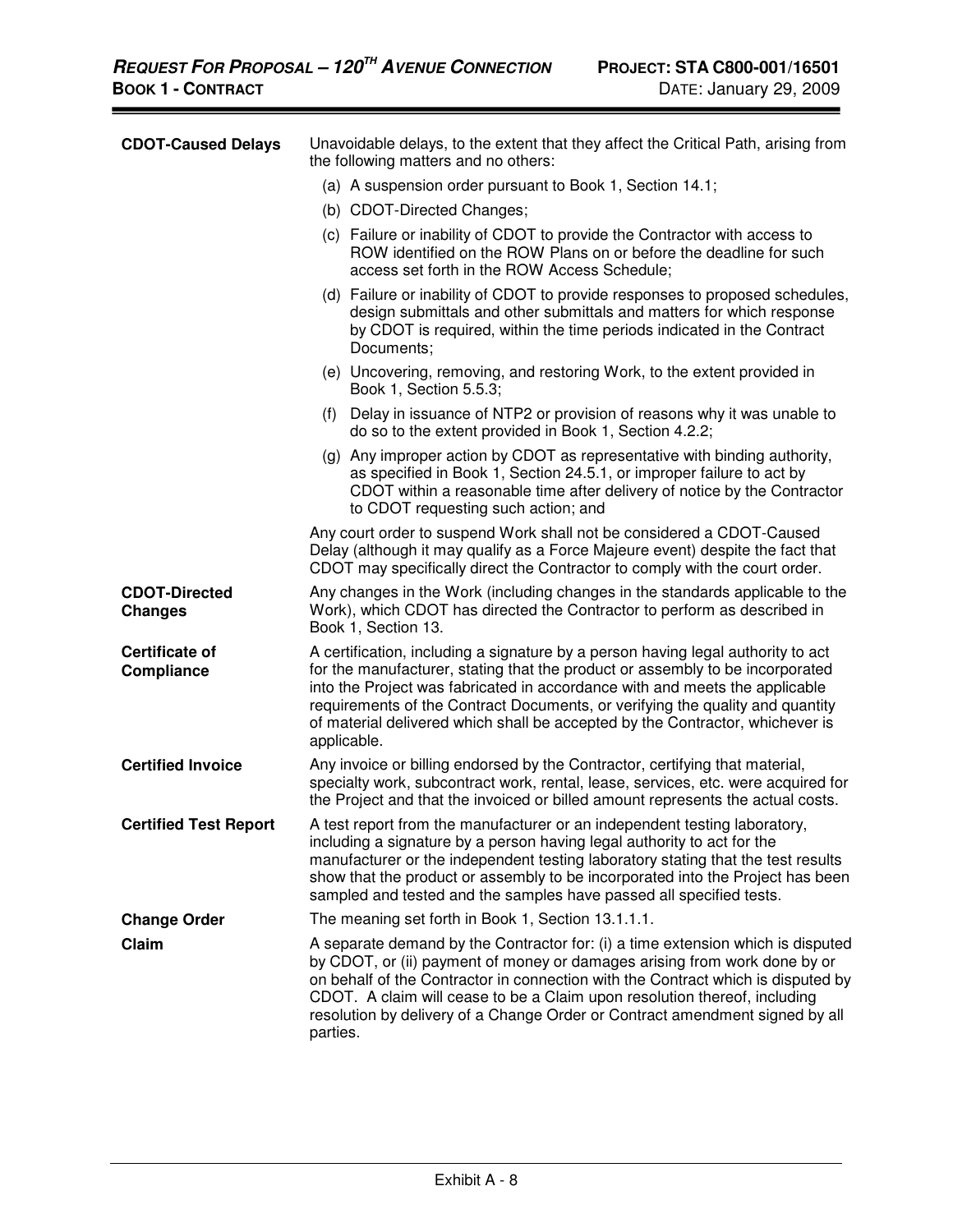| <b>Commercial Vehicle(s)</b>                          | A vehicle used on highways, in interstate commerce, that meets one of the<br>following criteria: (i) has a Gross Vehicle Weight Rating (GVWR) or Gross<br>Combination Weight Rating (GCWR), or gross vehicle weight or gross<br>combination weight of 10,001 pounds or more, whichever is greater; (ii) is<br>designed to transport more than eight passengers (including the driver) for<br>compensation; (iii) is designed to transport 16 or more people, including the<br>driver and is not used to transport passengers for compensation; (iv) functions<br>to transport hazardous materials in quantities requiring the vehicle to be<br>placarded. |
|-------------------------------------------------------|-----------------------------------------------------------------------------------------------------------------------------------------------------------------------------------------------------------------------------------------------------------------------------------------------------------------------------------------------------------------------------------------------------------------------------------------------------------------------------------------------------------------------------------------------------------------------------------------------------------------------------------------------------------|
| <b>Completion Deadlines</b>                           | Any or all of the following deadlines, depending on the context: the Completion<br>Deadline and the Final Acceptance Deadline.                                                                                                                                                                                                                                                                                                                                                                                                                                                                                                                            |
| <b>Construction</b><br><b>Acceptance Reviews</b>      | The meaning set forth in Book 2, Section 3.3.                                                                                                                                                                                                                                                                                                                                                                                                                                                                                                                                                                                                             |
| <b>Constructive</b>                                   | When used in connection with the terms "change in the Work," "delay,"<br>"suspension," or "acceleration," that change in the Work, delay, suspension, or<br>acceleration which, but for the express terms of the Contract Documents,<br>could be inferred or implied at law.                                                                                                                                                                                                                                                                                                                                                                              |
| <b>Contaminated</b><br>Groundwater                    | Extracted groundwater including contaminants above legally-permitted<br>discharge levels so as to require treatment prior to re-use or disposal.<br>Contaminated groundwater, which may legally be re-used without treatment,<br>including use for dust control, or which merely requires dilution prior to re-use<br>or disposal, shall specifically be excluded from the definition.                                                                                                                                                                                                                                                                    |
| <b>Contaminated Soils</b>                             | Soils containing Hazardous Substance constituents in an amount above the<br>applicable CDPHE remediation levels, and less than the amounts set forth in<br>40 CFR, Part 261.                                                                                                                                                                                                                                                                                                                                                                                                                                                                              |
| <b>Contract</b>                                       | Depending on the context: (i) the Design/Build Contract, or (ii) collectively, the<br>Contract Documents, which establish the rights and obligations of CDOT and<br>the Contractor.                                                                                                                                                                                                                                                                                                                                                                                                                                                                       |
| <b>Contract Deadlines</b>                             | The deadlines set forth in Book 1, Section 4.3                                                                                                                                                                                                                                                                                                                                                                                                                                                                                                                                                                                                            |
| <b>Contract Documents</b>                             | The meaning set forth in Book 1, Section 1.2.                                                                                                                                                                                                                                                                                                                                                                                                                                                                                                                                                                                                             |
| <b>Contract Drawings</b>                              | The drawings included in Book 4, including the ROW Plans.                                                                                                                                                                                                                                                                                                                                                                                                                                                                                                                                                                                                 |
| <b>Contract Price</b>                                 | The meaning set forth in Book 1, Section 11.1.1.                                                                                                                                                                                                                                                                                                                                                                                                                                                                                                                                                                                                          |
| <b>Contract Schedule</b>                              | The meaning set forth in Book 2, Section 2.1.3.                                                                                                                                                                                                                                                                                                                                                                                                                                                                                                                                                                                                           |
| <b>Contractor</b>                                     | The meaning set forth in the first page of Book 1.                                                                                                                                                                                                                                                                                                                                                                                                                                                                                                                                                                                                        |
| <b>Contractor-Related</b><br><b>Entities</b>          | Contractor, Major Participants, Subcontractors, their employees, agents and<br>officers and all other Persons for whom Contractor may be legally or<br>contractually responsible.                                                                                                                                                                                                                                                                                                                                                                                                                                                                         |
| <b>Contractor</b><br><b>Specifications</b>            | The specifications describing the Work that are developed by the Contractor.                                                                                                                                                                                                                                                                                                                                                                                                                                                                                                                                                                              |
| <b>Contractor's Engineer</b>                          | A professional engineer registered in the State of Colorado who is responsible<br>for engineering and administrative supervision of the Project on behalf of the<br>Contractor, who is either an employee of the Contractor, or a consulting<br>engineer under contract to the Contractor.                                                                                                                                                                                                                                                                                                                                                                |
| <b>Contractor's Utility</b><br><b>Tracking Report</b> | The report regarding Utilities likely to be impacted by the Project which the<br>Contractor shall maintain on a current basis, and which the Contractor shall<br>periodically submit to CDOT, as more particularly described in Book 2, Section<br>7.5.2.2.                                                                                                                                                                                                                                                                                                                                                                                               |
| County                                                | Broomfield City and County.                                                                                                                                                                                                                                                                                                                                                                                                                                                                                                                                                                                                                               |
| <b>Critical Path</b>                                  | The precedence of activities with total Float less than or equal to zero on each<br>applicable Contract Schedule.                                                                                                                                                                                                                                                                                                                                                                                                                                                                                                                                         |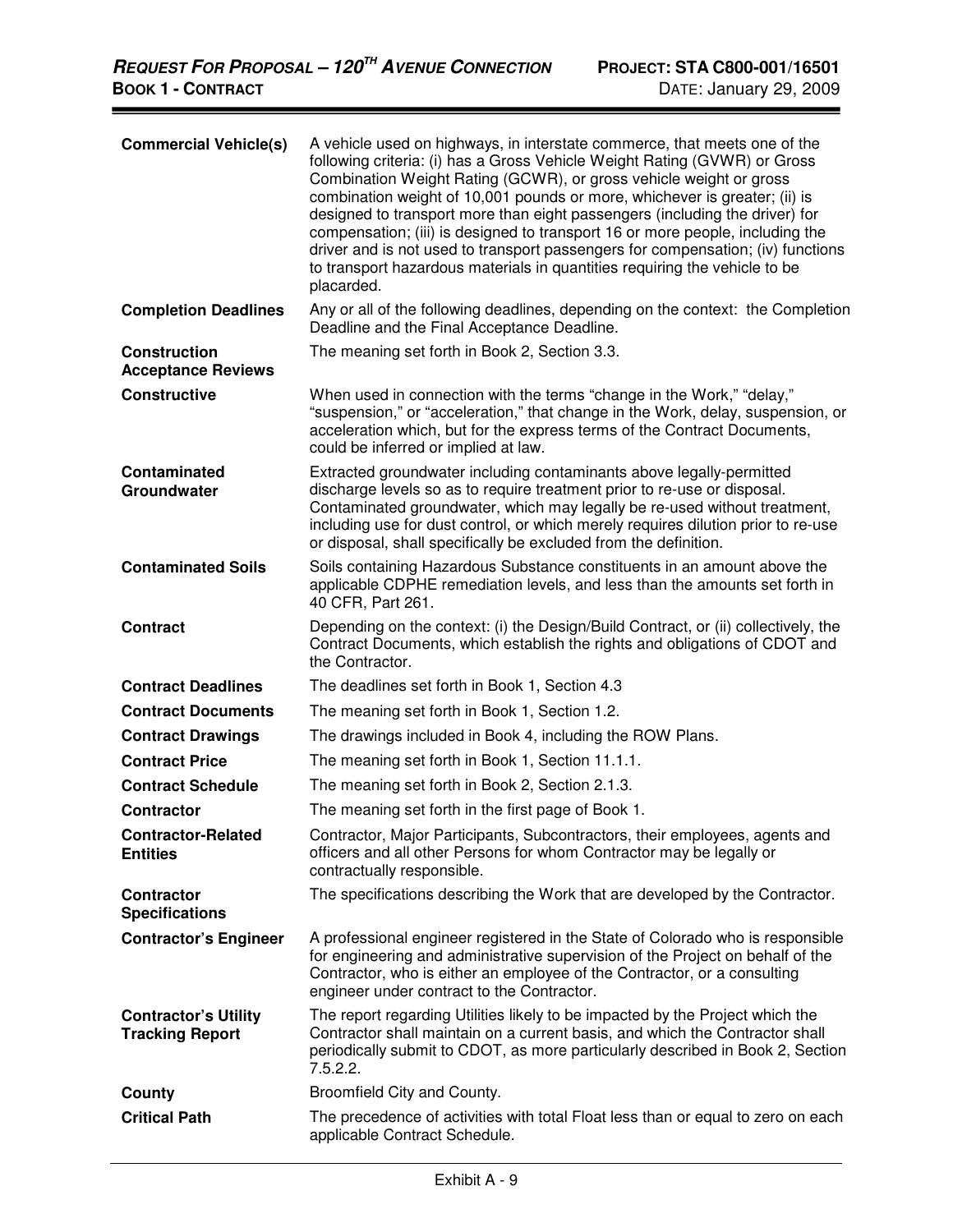| <b>Current Baseline</b><br><b>Schedule</b>         | The meaning set forth in Book 2, Section 2.1.3.                                                                                                                                                                                                                                                                                                                                                                                                                                                                                                                                                                                                                                                                                                                                                                                                               |
|----------------------------------------------------|---------------------------------------------------------------------------------------------------------------------------------------------------------------------------------------------------------------------------------------------------------------------------------------------------------------------------------------------------------------------------------------------------------------------------------------------------------------------------------------------------------------------------------------------------------------------------------------------------------------------------------------------------------------------------------------------------------------------------------------------------------------------------------------------------------------------------------------------------------------|
| Day                                                | The meaning set forth in Book 1, Section 1.8.                                                                                                                                                                                                                                                                                                                                                                                                                                                                                                                                                                                                                                                                                                                                                                                                                 |
| <b>Defect or Defective</b><br><b>Condition</b>     | Nonconforming Work.                                                                                                                                                                                                                                                                                                                                                                                                                                                                                                                                                                                                                                                                                                                                                                                                                                           |
| <b>Delay and Disruption</b><br><b>Damages</b>      | The meaning set forth in Book 1, Section 13.5.2.                                                                                                                                                                                                                                                                                                                                                                                                                                                                                                                                                                                                                                                                                                                                                                                                              |
| <b>Department</b>                                  | The Colorado Department of Transportation.                                                                                                                                                                                                                                                                                                                                                                                                                                                                                                                                                                                                                                                                                                                                                                                                                    |
| <b>Design Acceptance</b><br><b>Review</b>          | The meaning set forth in Book 2, Section 3.3.                                                                                                                                                                                                                                                                                                                                                                                                                                                                                                                                                                                                                                                                                                                                                                                                                 |
| <b>Design/Build Contract</b>                       | That certain Design/Build Contract (120 <sup>th</sup> Avenue Connection) executed by<br>CDOT and the Contractor (to which this Exhibit A is attached), and any and all<br>amendments thereto.                                                                                                                                                                                                                                                                                                                                                                                                                                                                                                                                                                                                                                                                 |
| <b>Design Documents</b>                            | All drawings (including plans, elevations, sections, details, and diagrams),<br>specifications, reports, calculations and records, at any stage of development<br>or revision necessary for design of the Project in accordance with the Contract<br>Documents.                                                                                                                                                                                                                                                                                                                                                                                                                                                                                                                                                                                               |
| <b>Differing Site</b><br><b>Conditions</b>         | "Differing Site Conditions" shall mean (a) subsurface or latent conditions<br>encountered at the exact boring holes identified in the geotechnical reports<br>included in Book 3, which differ materially from those conditions indicated in<br>the geotechnical reports for such boring holes, or (b) physical conditions of an<br>unusual nature, differing materially from those ordinarily encountered in the<br>area and generally recognized as inherent in the type of work provided for in<br>the Contract. The term shall specifically exclude all such conditions of which<br>Contractor had actual or constructive knowledge as of the Proposal Due Date.<br>The foregoing definition specifically excludes (x) Utility facilities, (y) Hazardous<br>Substances and (z) any conditions which constitute or are caused by a Force<br>Majeure event. |
| <b>Directive Letter</b>                            | The letter described in Book 1, Section 13.1.1.2.                                                                                                                                                                                                                                                                                                                                                                                                                                                                                                                                                                                                                                                                                                                                                                                                             |
| <b>Disadvantaged</b><br><b>Business Enterprise</b> | The meaning set forth in Exhibit A, Book 2, Section 19.                                                                                                                                                                                                                                                                                                                                                                                                                                                                                                                                                                                                                                                                                                                                                                                                       |
| <b>Dispute</b>                                     | The meaning set forth in Book 1, Section 19.2.                                                                                                                                                                                                                                                                                                                                                                                                                                                                                                                                                                                                                                                                                                                                                                                                                |
| <b>Effective Date</b>                              | The date of execution of the Contract by CDOT.                                                                                                                                                                                                                                                                                                                                                                                                                                                                                                                                                                                                                                                                                                                                                                                                                |
| <b>Engineer</b>                                    | See "Contractor's Engineer." The Contractor acknowledges and agrees that<br>CDOT will be responsible for certain oversight and other matters with respect<br>to the Project, and that as a result certain rights in favor of the Engineer may<br>be exercised by and inure to the benefit of CDOT rather than the Contractor's<br>Engineer. In the event any question arises regarding whether any such rights<br>are applicable to CDOT or how to apply such rights, CDOT's interpretation<br>regarding such matter shall control.                                                                                                                                                                                                                                                                                                                           |
| <b>Environmental</b><br><b>Approvals</b>           | The EA, FONSI, EA Reevaluation, and SB 40 Certification for the Project<br>identified in Book 2, Section 5.2.                                                                                                                                                                                                                                                                                                                                                                                                                                                                                                                                                                                                                                                                                                                                                 |
| <b>Environmental</b><br><b>Assessment</b>          | The Environmental Assessment, 120th Avenue Connection, dated March,<br>2005, inclusive of Appendixes and the subsequent Finding of No Significant<br>Impact (FONSI) dated January, 2006.                                                                                                                                                                                                                                                                                                                                                                                                                                                                                                                                                                                                                                                                      |
| Environmental<br><b>Compliance Work Plan</b>       | The meaning set forth in Book 2, Section 5.0.                                                                                                                                                                                                                                                                                                                                                                                                                                                                                                                                                                                                                                                                                                                                                                                                                 |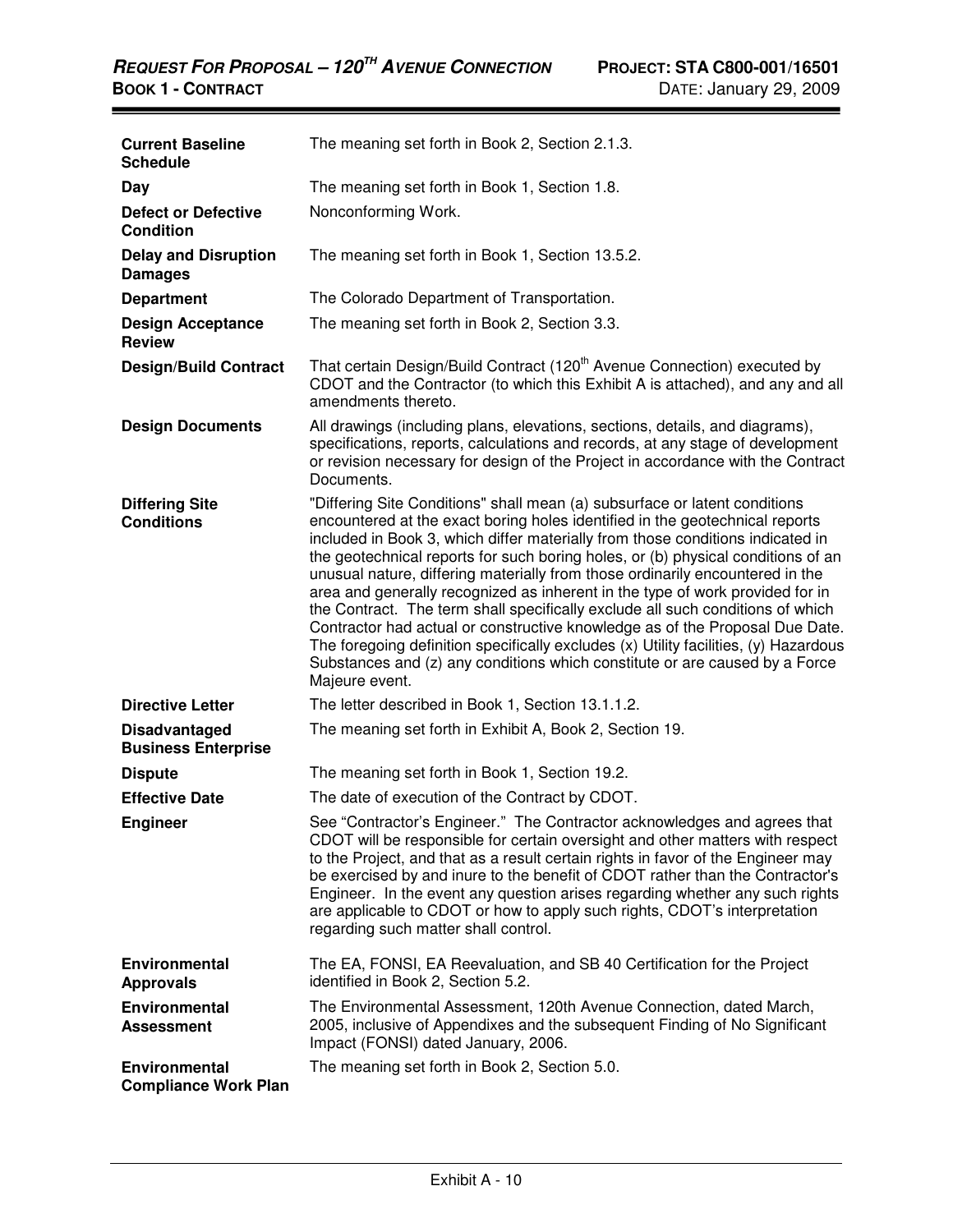| <b>Environmental Laws</b>                         | All Legal Requirements now or hereafter in effect relating to the environment or<br>to emissions, discharges, releases, or threatened releases of Hazardous<br>Substances into the environment, including into the air, surface water or<br>groundwater, or onto land, or relating to the manufacture, processing,<br>distribution, use, treatment, storage, disposal, transport, or handling of<br>Hazardous Substances or otherwise relating to the protection of public health,<br>public welfare, or the natural environmental (including protection of nonhuman<br>forms of life, land, surface water, groundwater, and air), including the statutes<br>listed in the definition of Hazardous Substances; the National Environmental<br>Policy Act, as amended, 42 U.S.C. §§ 4321 et seq.; the Occupational Safety<br>and Health Act, as amended, 29 U.S.C. §§ 651 et seq.; and the Hazardous<br>Materials Transportation Act, as amended, 49 App. U.S.C. §§ 1801; the<br>Endangered Species Act, as amended, 16 U.S.C. §§ 1531 et seq.; the Clean<br>Water Act, 33 U.S.C. §§ 1251, et seq.; the Safe Drinking Water Act, 42 U.S.C.<br>§§ 300f, et seq.; the Migratory Bird Treaty Act, 16 U.S.C. §§ 703 et seq.; and<br>the Eagle Protection Act, 16 U.S.C. § 668, each as amended. |
|---------------------------------------------------|-------------------------------------------------------------------------------------------------------------------------------------------------------------------------------------------------------------------------------------------------------------------------------------------------------------------------------------------------------------------------------------------------------------------------------------------------------------------------------------------------------------------------------------------------------------------------------------------------------------------------------------------------------------------------------------------------------------------------------------------------------------------------------------------------------------------------------------------------------------------------------------------------------------------------------------------------------------------------------------------------------------------------------------------------------------------------------------------------------------------------------------------------------------------------------------------------------------------------------------------------------------------------------------------|
| <b>Equipment</b>                                  | All machinery, tools, and apparatus together with supplies for upkeep and<br>maintenance, necessary for the proper construction and acceptable completion<br>of the Work.                                                                                                                                                                                                                                                                                                                                                                                                                                                                                                                                                                                                                                                                                                                                                                                                                                                                                                                                                                                                                                                                                                                 |
| Error                                             | An error, omission, inconsistency, inaccuracy, deficiency or other defect.                                                                                                                                                                                                                                                                                                                                                                                                                                                                                                                                                                                                                                                                                                                                                                                                                                                                                                                                                                                                                                                                                                                                                                                                                |
| <b>Escrowed Proposal</b><br><b>Documents</b>      | The meaning set forth in Book 1, Section 21.1.                                                                                                                                                                                                                                                                                                                                                                                                                                                                                                                                                                                                                                                                                                                                                                                                                                                                                                                                                                                                                                                                                                                                                                                                                                            |
| <b>Event of Default</b>                           | A default as described in Book 1, Section 16.1.1, following notice and<br>opportunity to cure to the extent permitted by Book 1, Section 16.1.2 and<br>issuance by CDOT of notice that an Event of Default has occurred.                                                                                                                                                                                                                                                                                                                                                                                                                                                                                                                                                                                                                                                                                                                                                                                                                                                                                                                                                                                                                                                                  |
| <b>Existing Utility Plans</b>                     | The set of plans included in Book 5, Reference Documents - Utilities, which is<br>labeled "Existing Utility Plans with Recommended Relocations."                                                                                                                                                                                                                                                                                                                                                                                                                                                                                                                                                                                                                                                                                                                                                                                                                                                                                                                                                                                                                                                                                                                                          |
| <b>Federal Requirements</b>                       | All Legal Requirements applicable to work financed with federal funds and the<br>provisions required to be included in FHWA-assisted contracts, including the<br>provisions set forth in Book 1, Exhibit C.                                                                                                                                                                                                                                                                                                                                                                                                                                                                                                                                                                                                                                                                                                                                                                                                                                                                                                                                                                                                                                                                               |
| <b>Final Acceptance</b>                           | Acceptance of the Project as described in Book 1, Section 20.6.5.                                                                                                                                                                                                                                                                                                                                                                                                                                                                                                                                                                                                                                                                                                                                                                                                                                                                                                                                                                                                                                                                                                                                                                                                                         |
| <b>Final Completion</b>                           | Final Completion as defined in Book 1, Section 20.                                                                                                                                                                                                                                                                                                                                                                                                                                                                                                                                                                                                                                                                                                                                                                                                                                                                                                                                                                                                                                                                                                                                                                                                                                        |
| <b>First Notice to</b><br>Proceed (NTP1)          | A first written notice issued by CDOT to the Contractor to proceed with certain<br>limited Work on the date specified therein.                                                                                                                                                                                                                                                                                                                                                                                                                                                                                                                                                                                                                                                                                                                                                                                                                                                                                                                                                                                                                                                                                                                                                            |
| <b>Fixed Price/Best</b><br><b>Design Approach</b> | The best value selection method set forth in 23 C.F.R., Part 627, et.al.                                                                                                                                                                                                                                                                                                                                                                                                                                                                                                                                                                                                                                                                                                                                                                                                                                                                                                                                                                                                                                                                                                                                                                                                                  |
| <b>Float</b>                                      | The meaning set forth in Book 2, Section 2.1.3.                                                                                                                                                                                                                                                                                                                                                                                                                                                                                                                                                                                                                                                                                                                                                                                                                                                                                                                                                                                                                                                                                                                                                                                                                                           |
| <b>Force Majeure</b>                              | For purposes of a Contract Price increase, the meaning set forth in Book 1,<br>Section 13.3.1.2. For purposes of Contractor's entitlement to a time extension,<br>the meaning set forth in Book 1, Section 13.3.1.3.                                                                                                                                                                                                                                                                                                                                                                                                                                                                                                                                                                                                                                                                                                                                                                                                                                                                                                                                                                                                                                                                      |
| <b>General Layout</b><br><b>Drawing</b>           | A drawing depicting the Plan View, the Longitudinal Section, a Profile Diagram<br>and a Typical Section for a given structure.                                                                                                                                                                                                                                                                                                                                                                                                                                                                                                                                                                                                                                                                                                                                                                                                                                                                                                                                                                                                                                                                                                                                                            |
| Governmental<br><b>Approval</b>                   | Any approval, authorization, certification, consent, decision, exemption, filing,<br>lease, license, permit, agreement, concession, grant, franchise, registration or<br>ruling, required by or with any Governmental Person in order to design and<br>construct the Project.                                                                                                                                                                                                                                                                                                                                                                                                                                                                                                                                                                                                                                                                                                                                                                                                                                                                                                                                                                                                             |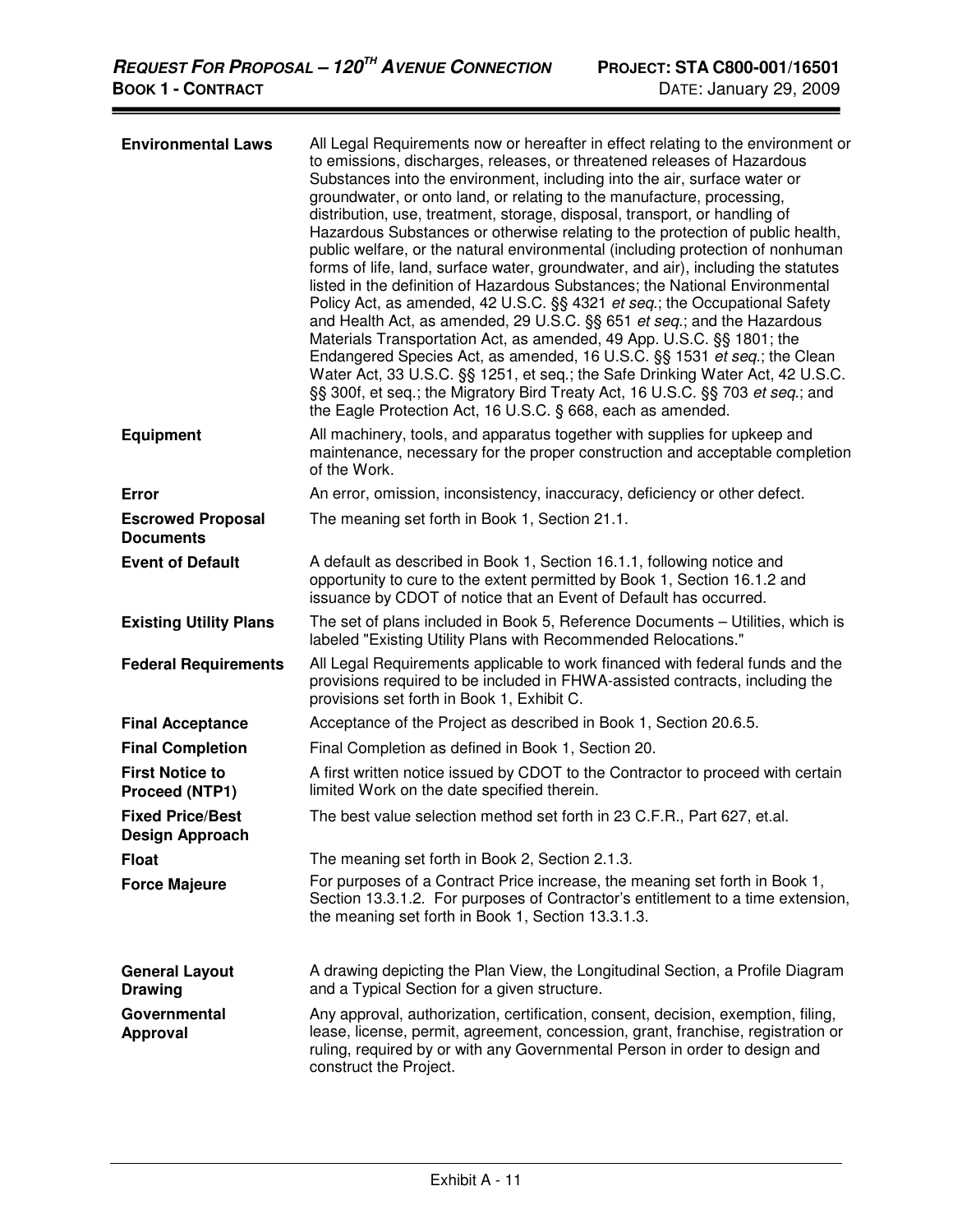| <b>Governmental Person</b>                   | Any federal, state, local or foreign government and any political subdivision or<br>any governmental, quasi-governmental, judicial, public or statutory<br>instrumentality, administrative agency, authority, body or entity. The term<br>includes the State of Colorado and agencies and subdivisions thereof, other<br>than the Department of Transportation.                                                                                                                                                                                                                                                                                                                          |
|----------------------------------------------|------------------------------------------------------------------------------------------------------------------------------------------------------------------------------------------------------------------------------------------------------------------------------------------------------------------------------------------------------------------------------------------------------------------------------------------------------------------------------------------------------------------------------------------------------------------------------------------------------------------------------------------------------------------------------------------|
| <b>Guaranteed Maximum</b><br><b>Price</b>    | The Guaranteed Maximum Price is \$32,000,000.00.                                                                                                                                                                                                                                                                                                                                                                                                                                                                                                                                                                                                                                         |
| <b>Hazardous</b><br><b>Substances</b>        | Any of the following:<br>(a) Substance, product, waste or other material of any nature whatsoever<br>which is or becomes listed, regulated, or addressed pursuant to the<br>Comprehensive Environmental Response, Compensation and Liability<br>Act, 42 USC Section 9601, et seq. ("CERCLA"); the Hazardous Materials<br>Transportation Act, 49 USC Section 1801, et seq.; the Resource<br>Conservation and Recovery Act, 42 USC Section 6901 et seq. ("RCRA");<br>the Toxic Substances Control Act, 15 USC Sections 2601 et seq.; the<br>Clean Water Act, 33 USC Sections 1251 et seq.; the Clean Air Act, 42<br>USC Sections 7401 et seq.; all as amended, or any other federal, state |
|                                              | or local statute, law, ordinance, resolution, code, rule, regulation, order or<br>decree regulating, relating to, or imposing liability or standards of conduct<br>concerning, any hazardous, toxic or dangerous waste, substance or<br>material, as now or at any time hereafter in effect,                                                                                                                                                                                                                                                                                                                                                                                             |
|                                              | (b) Any substance, product, waste or other material of any nature<br>whatsoever which may give rise to liability under any of the above<br>statutes or under any statutory or common law theory based on<br>negligence, trespass, intentional tort, nuisance or strict liability or under<br>any reported decisions of a state or federal court,                                                                                                                                                                                                                                                                                                                                         |
|                                              | (c) Petroleum or crude oil excluding de minimis amounts and excluding<br>petroleum and petroleum products contained within regularly operated<br>motor vehicles, and                                                                                                                                                                                                                                                                                                                                                                                                                                                                                                                     |
|                                              | (d) Asbestos or asbestos-containing materials in structures and or other<br>improvements on or in the Site (other than mineral asbestos naturally<br>occurring in the ground).                                                                                                                                                                                                                                                                                                                                                                                                                                                                                                           |
| highway, freeway,<br>street, or road         | A general term denoting a public way for purposes of vehicular travel, including<br>the entire area within the ROW.                                                                                                                                                                                                                                                                                                                                                                                                                                                                                                                                                                      |
| <b>Holidays</b>                              | New Year's Day, Dr. Martin Luther King, Jr.'s Birthday (observed), Washington-<br>Lincoln Day, Cesar Chavez Day, Memorial Day, Independence Day, Labor<br>Day, Columbus Day, Veterans' Day, Thanksgiving Day, and Christmas Day.<br>When New Year's Day, Cesar Chavez Day, Independence Day or Christmas<br>Day falls on Sunday, the following Monday shall be considered a Holiday.<br>When one of these days falls on a Saturday, the preceding Friday shall be<br>considered a Holiday. Additional legal holidays, when designated by the<br>Governor of the State of Colorado or the President of the United States will<br>also be included as Holidays.                            |
| <b>Design Build Project</b><br><b>Office</b> | The meaning set forth in Book 2, Section 2.1.5.1.                                                                                                                                                                                                                                                                                                                                                                                                                                                                                                                                                                                                                                        |
| <b>Incidental Utility Work</b>               | Incidental Utility Work shall include Abandonment, Protection-in-Place and<br>Utility Removal Work necessary and/or determined by the Contractor to be<br>convenient for construction and/or accommodation of the Project. The<br>Contractor shall be responsible for Incidental Utility Work for all Utilities,<br>including reqired Governmental Approvals                                                                                                                                                                                                                                                                                                                             |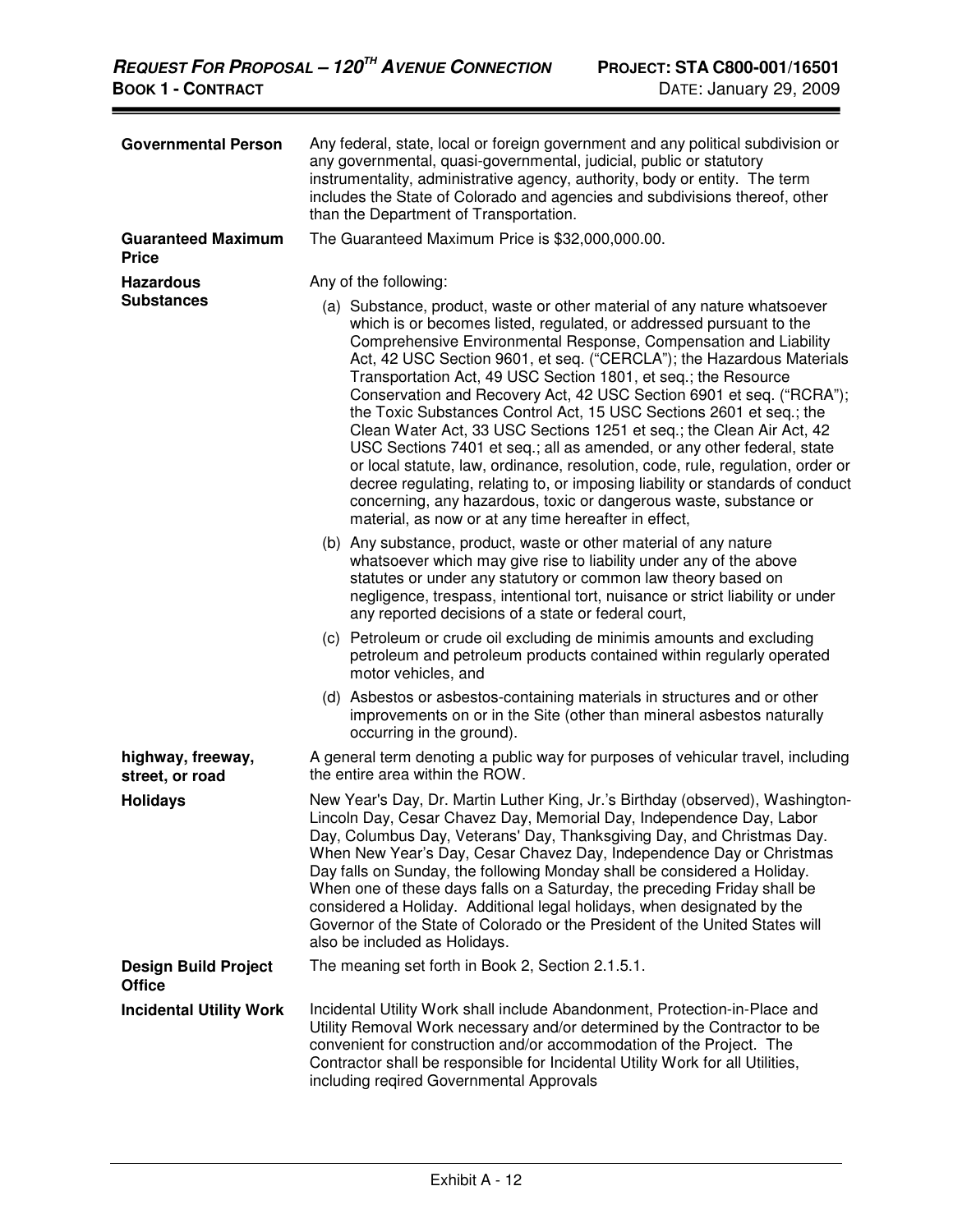| Including, or<br>including, includes,<br>included | All references in the Contract Documents to "Including" or "including" shall<br>mean "including, but not limited to".                                                                                                                                                                                                                                                                                                                                                                                                                                                                                                                                                                                                                                                                                                                                                                                                                                                                                                                            |
|---------------------------------------------------|--------------------------------------------------------------------------------------------------------------------------------------------------------------------------------------------------------------------------------------------------------------------------------------------------------------------------------------------------------------------------------------------------------------------------------------------------------------------------------------------------------------------------------------------------------------------------------------------------------------------------------------------------------------------------------------------------------------------------------------------------------------------------------------------------------------------------------------------------------------------------------------------------------------------------------------------------------------------------------------------------------------------------------------------------|
| <b>Incremental Costs</b>                          | Those costs, if any, which the Contractor incurs as a result of a particular<br>circumstance, which the Contractor would not have incurred but for the<br>circumstance. In determining such costs, one would determine the total cost<br>that the Contractor would have incurred had the circumstance not occurred,<br>and subtract such amount from the costs actually incurred; the difference is the<br>"increment." (For example, if the Contractor originally has to relocate three<br>water lines, and a fourth water line is discovered in the same general area<br>which can be relocated by the same crew, then if the Contractor is entitled<br>(pursuant to Contract Section 12.4.1.1) to a Change Order increasing the<br>Contract Price on account of such newly discovered water line, CDOT will be<br>charged with only the costs of keeping the crew working the additional time to<br>relocate the fourth water line, and will not be charged any portion of the<br>expense of moving the crew to the site in the first place.) |
| <b>Indemnified Parties</b>                        | The meaning set forth in Book 1, Section 18.1.1.                                                                                                                                                                                                                                                                                                                                                                                                                                                                                                                                                                                                                                                                                                                                                                                                                                                                                                                                                                                                 |
| Independent<br><b>Assurance</b>                   | The meaning set forth in Book 2, Section 3.                                                                                                                                                                                                                                                                                                                                                                                                                                                                                                                                                                                                                                                                                                                                                                                                                                                                                                                                                                                                      |
| <b>Initial Schedule</b>                           | The meaning set forth in Book 2, Section 2.1.                                                                                                                                                                                                                                                                                                                                                                                                                                                                                                                                                                                                                                                                                                                                                                                                                                                                                                                                                                                                    |
| Inspection                                        | The act of viewing or looking carefully at construction, manufacturing, design,<br>and maintenance practices, processes, and products, including document<br>control and shop drawing review, to ensure that the practices, processes, and<br>products comply with the quality requirements contained in the Contract<br>Documents.                                                                                                                                                                                                                                                                                                                                                                                                                                                                                                                                                                                                                                                                                                              |
| <b>Inspection and Test</b><br>Plan                | The meaning set forth in Book 2, Section 3.2.                                                                                                                                                                                                                                                                                                                                                                                                                                                                                                                                                                                                                                                                                                                                                                                                                                                                                                                                                                                                    |
| <b>Inspector or Inspector</b>                     | The Contractor's authorized representative assigned to perform inspection of<br>Contract performance.                                                                                                                                                                                                                                                                                                                                                                                                                                                                                                                                                                                                                                                                                                                                                                                                                                                                                                                                            |
| Instructions to<br><b>Proposers</b>               | The RFP Document identified as Instructions to Proposers.                                                                                                                                                                                                                                                                                                                                                                                                                                                                                                                                                                                                                                                                                                                                                                                                                                                                                                                                                                                        |
| <b>ITS Work</b>                                   | All elements of the Work necessary for completion of the ITS Elements,<br>including providing equipment to meet specified performance measures,<br>development of computer software, installation of equipment, testing and<br>acceptance of equipment and software, integration of newly installed<br>components with existing ITS infrastructure and maintenance of ITS<br>components.                                                                                                                                                                                                                                                                                                                                                                                                                                                                                                                                                                                                                                                         |
| <b>Key Personnel</b>                              | The persons listed on Contract Exhibit D, subject to revision in accordance with<br>the Contract Documents.                                                                                                                                                                                                                                                                                                                                                                                                                                                                                                                                                                                                                                                                                                                                                                                                                                                                                                                                      |
| Laboratory                                        | The testing laboratory of the Contractor, CDOT, or any other certified testing<br>laboratory.                                                                                                                                                                                                                                                                                                                                                                                                                                                                                                                                                                                                                                                                                                                                                                                                                                                                                                                                                    |
| Landscape and<br><b>Aesthetics</b>                | The design and visual treatment of Project elements and componetry<br>comprising landscaping for the highway ROW, architectural treatment of<br>bridges and Structures with their adjacent environments, retaining and noise<br>wall patterning, parking structures, site furnishings and lighting and slope<br>paving.                                                                                                                                                                                                                                                                                                                                                                                                                                                                                                                                                                                                                                                                                                                          |
| Landscape<br>Acceptance                           | The meaning set forth in Book 2, Section 17.2.5 for landscaping and Book 2,<br>Section 5.2.1.2 for wetlands.                                                                                                                                                                                                                                                                                                                                                                                                                                                                                                                                                                                                                                                                                                                                                                                                                                                                                                                                     |
| Landscape<br><b>Establishment Period</b>          | The meaning set forth in Book 2, Section 17.2.5 for landscaping and Book 2,<br>Section 5.2.1.2 for wetlands.                                                                                                                                                                                                                                                                                                                                                                                                                                                                                                                                                                                                                                                                                                                                                                                                                                                                                                                                     |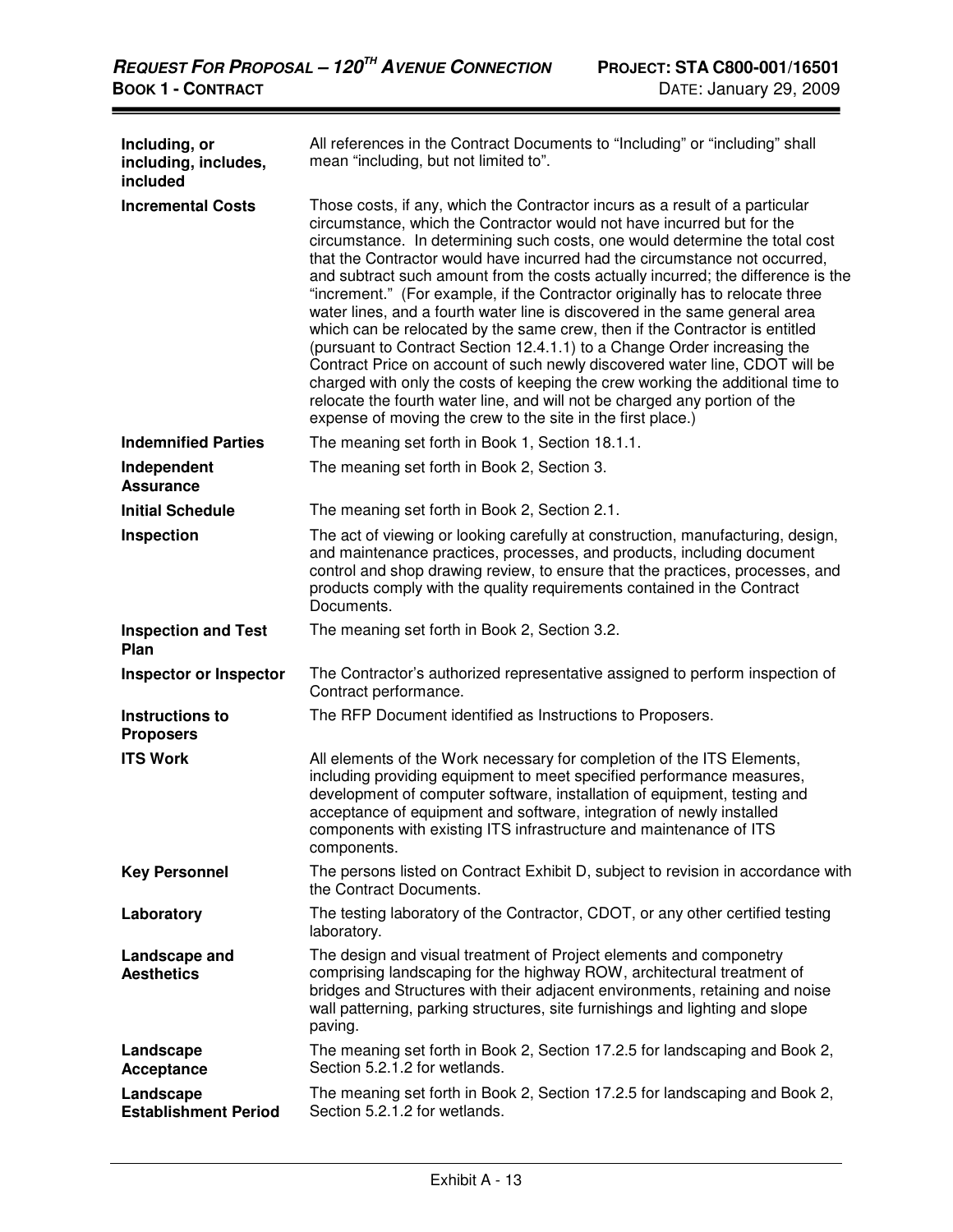| <b>Late Finish Cost</b><br><b>Schedule</b>                  | The late start dates set forth on each applicable Contract Schedule, subject to<br>revision in connection with any Change Orders, which revise the Contract<br>Schedules.                                                                                                                                                                                                                                                                                                                                                                                                                                                                                                     |
|-------------------------------------------------------------|-------------------------------------------------------------------------------------------------------------------------------------------------------------------------------------------------------------------------------------------------------------------------------------------------------------------------------------------------------------------------------------------------------------------------------------------------------------------------------------------------------------------------------------------------------------------------------------------------------------------------------------------------------------------------------|
| <b>Legal Requirements</b>                                   | All applicable federal, state and local laws, codes, ordinances, rules,<br>regulations, judgments, decrees, directives, guidelines, policy requirements,<br>orders and decrees of any Governmental Person having jurisdiction over the<br>Project or Site, the practices involved in the Project or Site, any Work, or any<br>Utility Work being performed by a Utility Owner. The term "Legal<br>Requirements" does not include Governmental Approvals.                                                                                                                                                                                                                      |
| Lien                                                        | Any pledge, lien, security interest, mortgage, deed of trust or other charge or<br>encumbrance of any kind, or any other type of preferential arrangement<br>(including any agreement to give any of the foregoing, any conditional sale or<br>other title retention agreement, any lease in the nature of a security instrument,<br>and the filing of or agreement to file any financing statement or other<br>instrument intended to perfect a security interest).                                                                                                                                                                                                          |
| <b>Liquidated Damages</b>                                   | The damages described in Book 1, Section 17.1.                                                                                                                                                                                                                                                                                                                                                                                                                                                                                                                                                                                                                                |
| <b>Major Participant</b>                                    | Any of the following entities: all general partners or joint venture members of<br>Proposer; all individuals, persons, proprietorships, partnerships, limited liability<br>partnerships, corporations, professional corporations, limited liability<br>companies, business associations, or other legal entity however organized,<br>holding (directly or indirectly) a 15 percent or greater interest in Proposer; any<br>Subcontractor that will perform Work valued at 10 percent or more of the<br>overall Contract amount; the lead engineering/design firm(s); and each<br>engineering/design subconsultant that will perform 20 percent or more of the<br>design Work. |
| <b>Materials</b>                                            | All components required for use in the construction of the Project.                                                                                                                                                                                                                                                                                                                                                                                                                                                                                                                                                                                                           |
| <b>Monthly Progress</b><br><b>Schedule</b>                  | The meaning set forth in Book 2, Section 2.1.3.                                                                                                                                                                                                                                                                                                                                                                                                                                                                                                                                                                                                                               |
| <b>Multi-Use Trail</b>                                      | A trail that accommodates various travel modes.                                                                                                                                                                                                                                                                                                                                                                                                                                                                                                                                                                                                                               |
| <b>Necessary Design</b><br>Change                           | The meaning set forth in Book 1, Section 2.4.3.                                                                                                                                                                                                                                                                                                                                                                                                                                                                                                                                                                                                                               |
| <b>New Environmental</b>                                    | Any of the following:                                                                                                                                                                                                                                                                                                                                                                                                                                                                                                                                                                                                                                                         |
| <b>Approval</b>                                             | (a) A new Governmental Approval of the same type as an Environmental<br>Approval; and                                                                                                                                                                                                                                                                                                                                                                                                                                                                                                                                                                                         |
|                                                             | (b) A renewal, revision, modification or amendment to one or more of the<br>Environmental Approvals.                                                                                                                                                                                                                                                                                                                                                                                                                                                                                                                                                                          |
| Nonconformance<br><b>Report (NCR)</b>                       | The report described in Book 2, Section 3.                                                                                                                                                                                                                                                                                                                                                                                                                                                                                                                                                                                                                                    |
| <b>Nonconforming Work</b>                                   | Work performed that does not meet the requirements of the Contract<br>Documents.                                                                                                                                                                                                                                                                                                                                                                                                                                                                                                                                                                                              |
| <b>Nonconforming Work</b><br>Notice (NWN)                   | The notice described in Book 2, Section 3.                                                                                                                                                                                                                                                                                                                                                                                                                                                                                                                                                                                                                                    |
| <b>Notice of Final</b><br>Acceptance                        | The notice delivered to the Contractor under Book 1, Section 20.6.5 stating<br>that final CDOT acceptance of the Project has occurred.                                                                                                                                                                                                                                                                                                                                                                                                                                                                                                                                        |
| <b>Notice of Termination</b><br>(or Partial<br>Termination) | A notice issued by CDOT to terminate the Contract and the performance of<br>Work by the Contractor, either in whole or in part, pursuant to Book 1,<br>Section 15.                                                                                                                                                                                                                                                                                                                                                                                                                                                                                                            |
| <b>NTP1 Payment Cap</b>                                     | The amount of \$2,500,000.                                                                                                                                                                                                                                                                                                                                                                                                                                                                                                                                                                                                                                                    |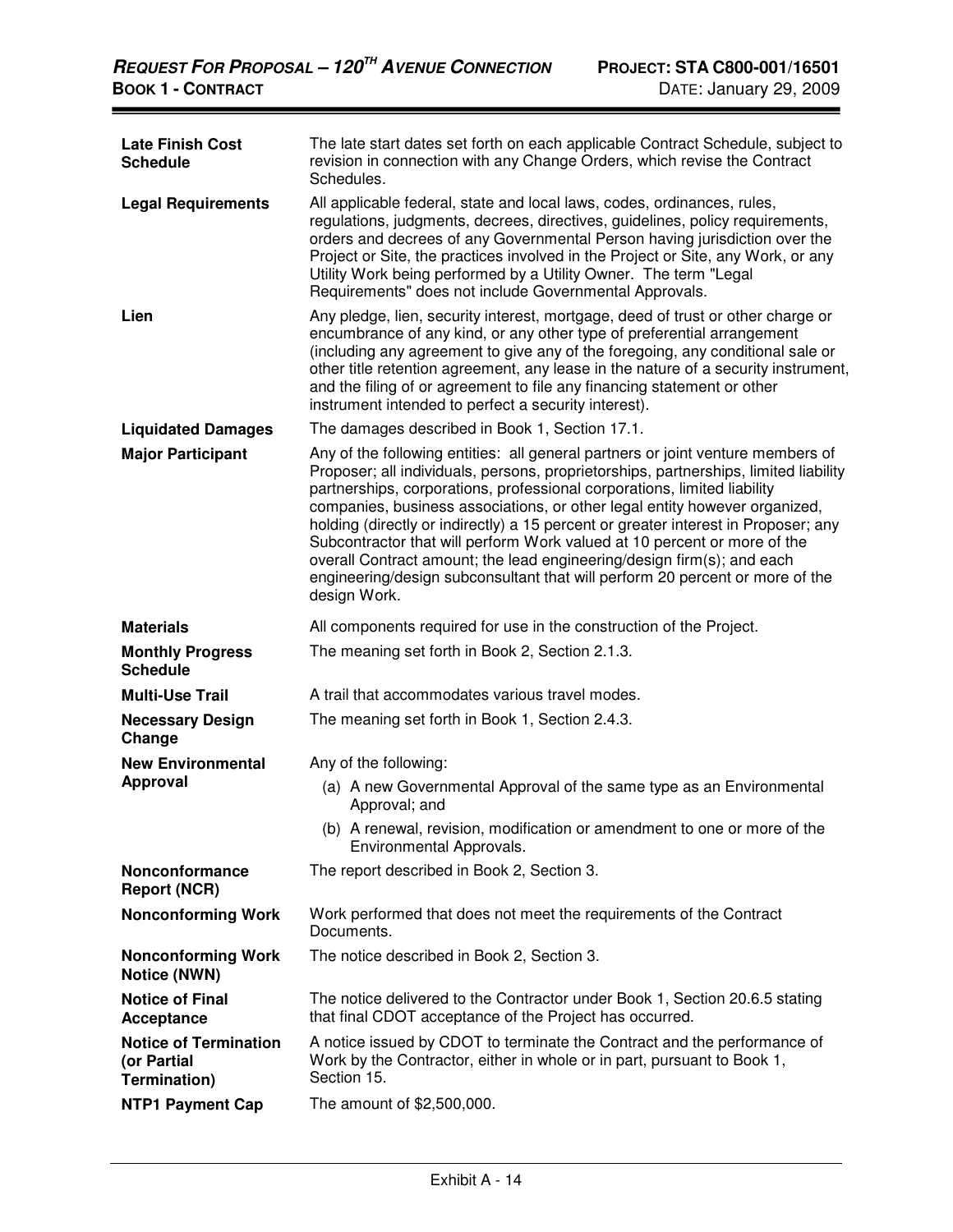| <b>Operation Acceptance</b><br><b>Reviews</b>       | The meaning set forth in Book 2, Section 3.3.                                                                                                                                                                                                                              |
|-----------------------------------------------------|----------------------------------------------------------------------------------------------------------------------------------------------------------------------------------------------------------------------------------------------------------------------------|
| <b>Option Price</b>                                 | The prices set forth in Book 1, Exhibit I, for the Options.                                                                                                                                                                                                                |
| <b>Options</b>                                      | Additional Requested Elements that were not included in the Contractor's<br>Proposal within the Guaranteed Maximum Price and listed on Book 1, Exhibit I.                                                                                                                  |
| <b>Original Baseline</b><br><b>Schedule</b>         | The meaning set forth in Book 2, Section 2.1.3.                                                                                                                                                                                                                            |
| Overburden                                          | Any material that overlays material designated for road or bridge construction.                                                                                                                                                                                            |
| <b>Pavement Structure</b>                           | The combination of one or more of the following courses placed on a subgrade<br>to support and distribute the traffic load to the roadbed.                                                                                                                                 |
|                                                     | Subbase. The layer or layers of specified or selected material placed on a<br>subgrade to support a base course, surface course, or both.                                                                                                                                  |
|                                                     | Base Course. The layer or layers of specified or selected material placed on a<br>subbase or a subgrade to support a surface course.                                                                                                                                       |
|                                                     | Surface Course. One or more layers of a pavement structure designed to<br>accommodate the traffic load, the top layer of which resists skidding, traffic<br>abrasion, and the disintegrating effects of climate. The top layer is sometimes<br>called "Wearing Course."    |
| <b>Payment Bond</b>                                 | The payment bond described in Book 1, Section 8.2.                                                                                                                                                                                                                         |
| <b>PCO Notice</b>                                   | The potential change order notice described in Book 1, Section 13.3.                                                                                                                                                                                                       |
| <b>Performance Bond</b>                             | The performance bond described in Book 1, Section 8.1.                                                                                                                                                                                                                     |
| <b>Permission to Enter</b><br><b>Property Forms</b> | The meaning set forth in Book 2, Section 8.1.5.4.                                                                                                                                                                                                                          |
| <b>Person</b>                                       | Any individual, corporation, company, voluntary association, partnership, trust,<br>unincorporated organization, or Governmental Person, including CDOT.                                                                                                                   |
| <b>Preliminary Baseline</b><br><b>Schedule</b>      | The meaning set forth in Book 2, Section 2.1.3.                                                                                                                                                                                                                            |
| <b>Profile Grade</b>                                | The trace of a vertical plane usually intersecting the top surface of the<br>proposed rail or wearing surface and usually along the longitudinal centerline of<br>the roadbed. Profile grade means either elevation or gradient of such trace<br>according to the context. |
| Project                                             | The 120 <sup>th</sup> Avenue Connection, as more specifically described in Book 2,<br>Section 1.0, the Contractor's Proposal and all Work to be provided by the<br>Contractor as a condition to Final Acceptance.                                                          |
| <b>Project Completion</b><br><b>Deadline</b>        | Achievement of all Work necessary to meet the Project Completion Deadline<br>as described in Book 1, Section 4.3.                                                                                                                                                          |
| <b>Project Control</b><br><b>Diagram</b>            | The meaning set forth in Book 2, Section 9.2.                                                                                                                                                                                                                              |
| <b>Project Director</b>                             | The person designated by CDOT to direct the Project and to receive delivery of<br>notices to CDOT per Book 1, Section 24.10.1.                                                                                                                                             |
| <b>Project Manager</b>                              | The person designated by the Contractor to supervise the Project Persons<br>performing Work, and to receive delivery of notices to the Contractor per Book<br>1, Section 24.10.1.                                                                                          |
| <b>Project Survey</b><br>Coordinator                | The meaning set forth in Book 2, Section 9.1.                                                                                                                                                                                                                              |
| <b>Property Management</b><br>Plan                  | The meaning set forth in Book 2, Section 8.1.                                                                                                                                                                                                                              |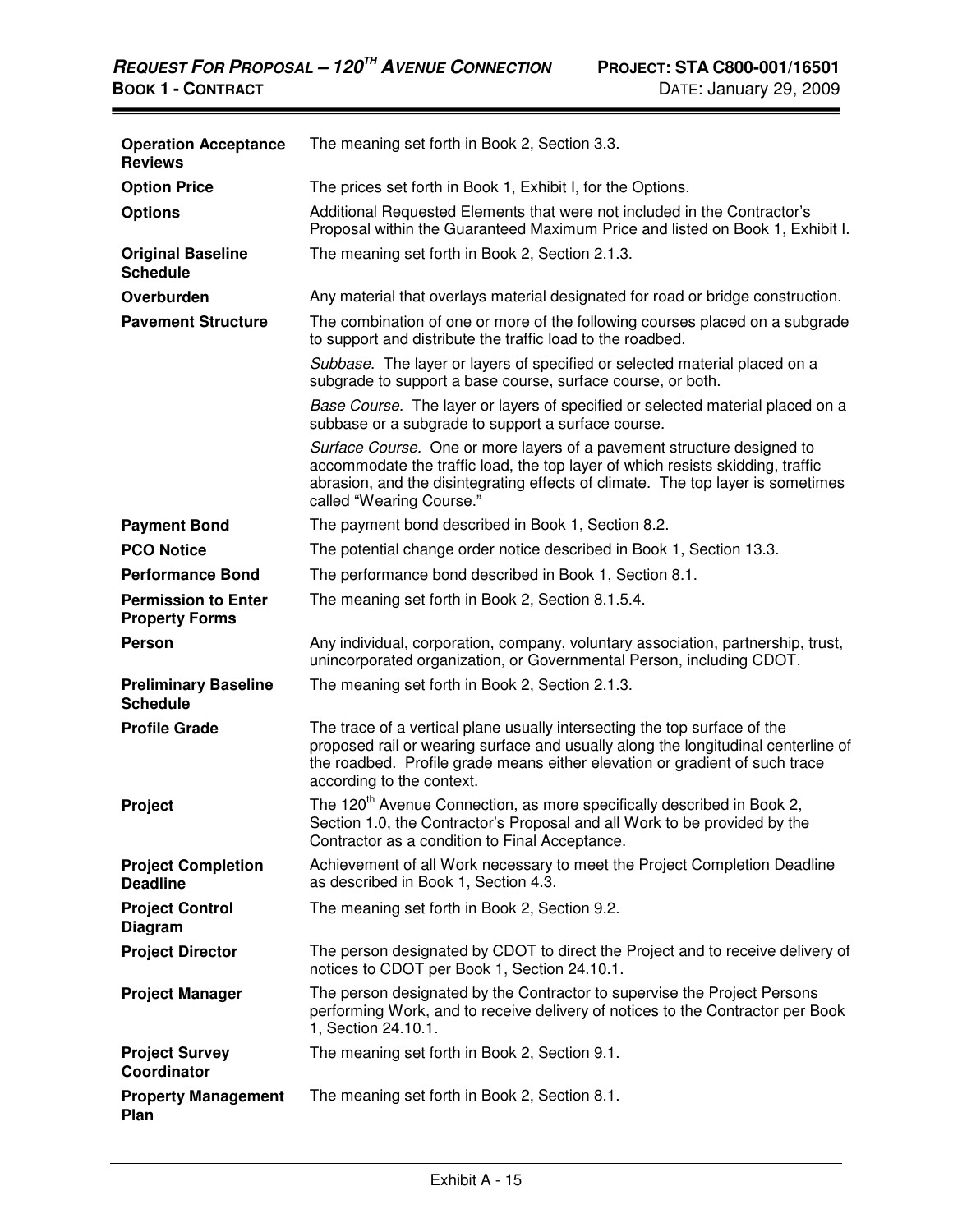| Proposal or Proposal<br><b>Documents</b>                 | Those documents constituting the Contractor's proposal in response to the<br>RFP, including any best and final offers or supplements to proposals as may<br>have been requested by CDOT.                                                                                                                                                                                                                                                                                                                                                                                                                                                                                                                                                      |
|----------------------------------------------------------|-----------------------------------------------------------------------------------------------------------------------------------------------------------------------------------------------------------------------------------------------------------------------------------------------------------------------------------------------------------------------------------------------------------------------------------------------------------------------------------------------------------------------------------------------------------------------------------------------------------------------------------------------------------------------------------------------------------------------------------------------|
| <b>Proposal Due Date</b>                                 | The date the Proposal was due as specified in the Instructions to Proposers.                                                                                                                                                                                                                                                                                                                                                                                                                                                                                                                                                                                                                                                                  |
| <b>Proposer</b>                                          | An individual, firm, partnership, corporation, joint venture, or combination<br>thereof that was shortlisted under CDOT's Request for Qualifications issued on<br>March 11, 2004 and that submits a proposal in response to the RFP.                                                                                                                                                                                                                                                                                                                                                                                                                                                                                                          |
| <b>Proposer's Price</b>                                  | The price included by the Proposer in Form J that is less than the Guaranteed<br>Maximum Price. The Proposer may only include a Proposer's Price if the<br>Proposer has included all AREs including 100 percent of AREs Numbers 2 and<br>6 in its Proposal.                                                                                                                                                                                                                                                                                                                                                                                                                                                                                   |
| <b>Protection-in-Place or</b><br><b>Protect-in-Place</b> | Any Activity undertaken to avoid damaging a Utility which does not involve<br>removing or relocating that Utility, including staking the location of a Utility,<br>avoidance of a Utility's location by construction equipment, installing steel<br>plating or concrete slabs, encasement in concrete, temporarily de-energizing<br>power lines, and installing physical barriers, per Utility Owner's requirements<br>as necessary to ensure their safe operation and structural integrity. For<br>example, temporarily lifting power lines without cutting them would be<br>considered Protection in Place; whereas temporarily moving power lines to<br>another location after cutting them would be considered a temporary<br>Relocation. |
| <b>Public Information</b><br>Plan                        | The plan provided by the Contractor and Approved by CDOT as described in<br>Book 2, Section 6.0.                                                                                                                                                                                                                                                                                                                                                                                                                                                                                                                                                                                                                                              |
| <b>Punch List</b>                                        | The list of Work items with respect to the Project which remain to be<br>completed after achievement of each Milestone Completion, each Segment<br>Completion, or the Project Completion, generally limited to minor incidental<br>items of Work necessary to correct imperfections which have no adverse effect<br>on the safety or operability of the Project.                                                                                                                                                                                                                                                                                                                                                                              |
| <b>Quality Assurance</b><br>(AA)                         | All those planned and systematic actions necessary for the Contractor to certify<br>to CDOT that all Work fully complies with the requirements of the Contract<br>Documents and that all materials incorporated in the Work, all equipment<br>used, and all elements of the Work will perform satisfactorily for the purpose(s)<br>intended.                                                                                                                                                                                                                                                                                                                                                                                                  |
| <b>Quality Control (QC)</b>                              | The activities performed by the Contractor, designer, producer or manufacturer<br>to ensure and document that a product meets the requirements of the Contract<br>Documents. Activities may include checking, materials handling and<br>construction procedures, calibrations and maintenance of equipment, shop<br>drawing review, document control, production process control, and any<br>sampling, testing, and inspection done for these purposes.                                                                                                                                                                                                                                                                                       |
| <b>Quality Program</b><br><b>Manual</b>                  | The plan provided by the Contractor and Approved by CDOT as described in<br>Book 2, Section 3 (or, prior to such Approval, the draft quality program manual<br>included with the Proposal Documents).                                                                                                                                                                                                                                                                                                                                                                                                                                                                                                                                         |
| <b>Real-Time Notice</b>                                  | Information about construction activities as they happen. This information will<br>be disseminated to stakeholders through a variety of tools to give them access<br>to current Project conditions.                                                                                                                                                                                                                                                                                                                                                                                                                                                                                                                                           |
| Recognized<br><b>Hazardous Materials</b>                 | The meaning set forth in Book 2, Section 5.3.                                                                                                                                                                                                                                                                                                                                                                                                                                                                                                                                                                                                                                                                                                 |
| <b>Record Set</b>                                        | A reproduction of a drawing or set of drawings, design calculations, or other<br>record of engineering work required to be performed by the Contractor's<br>Engineer in accordance with the Rules of Procedures of the State Board of<br>Registration for Professional Engineers and Land Surveyors.                                                                                                                                                                                                                                                                                                                                                                                                                                          |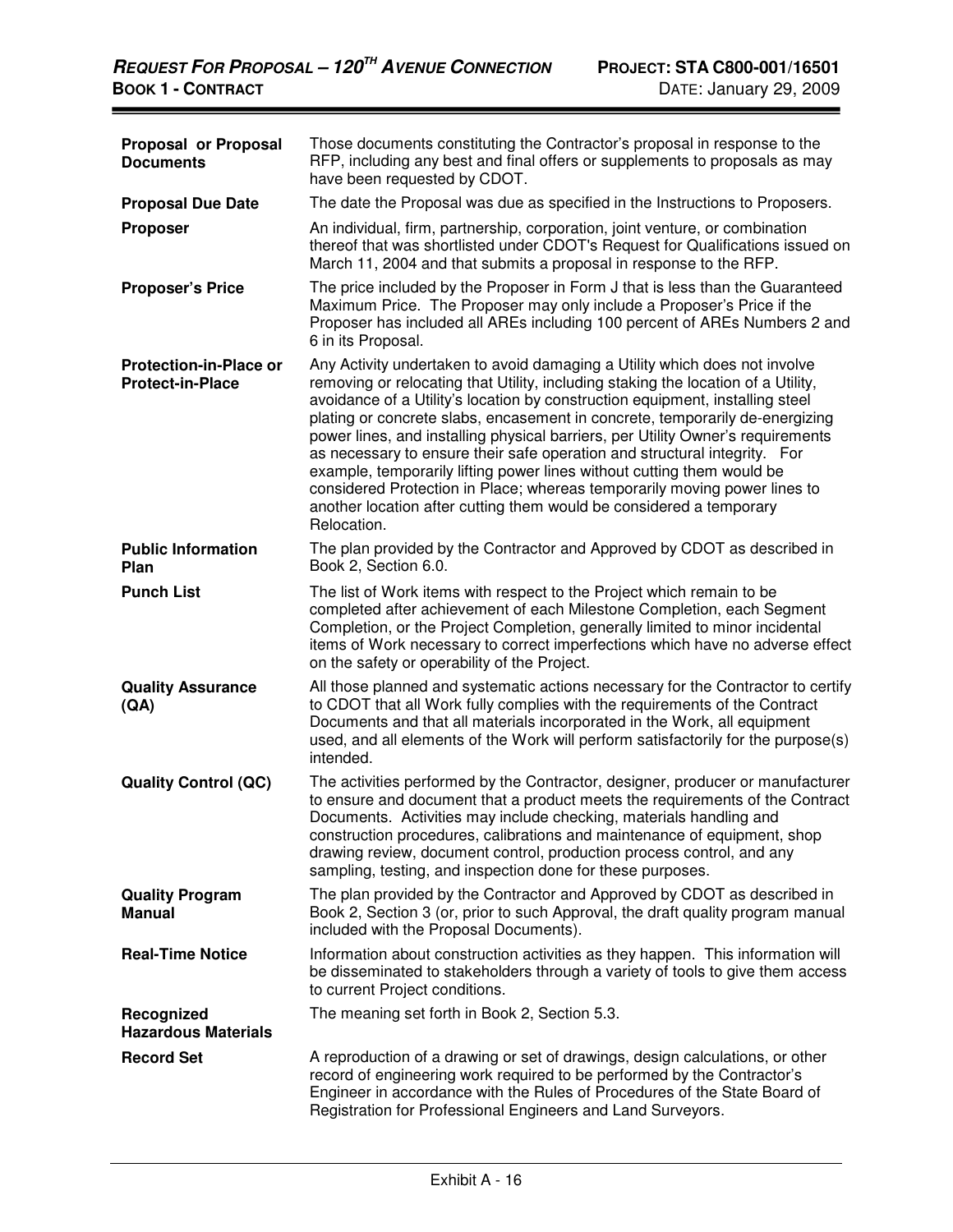| <b>Recovery Schedule</b>                                       | The schedule described in Book 2, Section 2.1.3, and which Contractor is<br>required to provide under Book 1, Section 4.5.                                                                                                                                                                                                                                                            |
|----------------------------------------------------------------|---------------------------------------------------------------------------------------------------------------------------------------------------------------------------------------------------------------------------------------------------------------------------------------------------------------------------------------------------------------------------------------|
| <b>Reference Documents</b>                                     | The RFP Documents designated as Reference Documents, and described in<br>Book 1, Section 1.4.                                                                                                                                                                                                                                                                                         |
| <b>Released for</b><br><b>Construction</b><br><b>Documents</b> | The drawings (including plans, elevations, sections, details, and diagrams),<br>specifications, shop drawings, drawings, samples, reports and calculations<br>approved by the Contractor for construction as required by Book 2, Section<br>3.3.                                                                                                                                      |
| <b>Relocation or Relocate</b>                                  | As related to Utilities, each removal, transfer of location, Abandonment and/or<br>protection in place (including provision of temporary services as necessary) of<br>any and all Utilities that is necessary or advisable in order to accommodate or<br>permit construction of the Project.                                                                                          |
| <b>Remediation Work</b>                                        | After determination by the Contractor that a Hazardous Substance(s) exists,<br>sampling, treatment, and/or off-Site disposal of Hazardous Substances and<br>materials containing Hazardous Substances, as Approved by CDOT and in<br>accordance with Book 2, Section 5.3.                                                                                                             |
| <b>Request for Change</b><br>Order (RCO)                       | A Contractor-initiated request for a change order under Book 1, Section 13.3.                                                                                                                                                                                                                                                                                                         |
| <b>Request for Change</b><br><b>Proposal (RCP)</b>             | A proposal issued by CDOT under Book 1, Section 13.2.1.                                                                                                                                                                                                                                                                                                                               |
| <b>Request for Proposals</b>                                   | The Request for Proposals for the I20th Avenue Connection Design/Build<br>Project issued by CDOT on January 29, 2009, including all addenda thereto.                                                                                                                                                                                                                                  |
| Retainage                                                      | The meaning set forth in Book 2, Section 19, Exhibit A.                                                                                                                                                                                                                                                                                                                               |
| <b>Revised Baseline</b><br><b>Schedule</b>                     | The meaning set forth in Book 2, Section 2.1.3.                                                                                                                                                                                                                                                                                                                                       |
| <b>RFP Documents</b>                                           | The documents listed in ITP Section 1.2.                                                                                                                                                                                                                                                                                                                                              |
| <b>Right-of-Way</b>                                            | The real property and property interests provided by CDOT, the City and<br>County of Broomfield (through agreements with CDOT) necessary for<br>ownership and operation of the Project.                                                                                                                                                                                               |
| Road                                                           | A general term denoting a public way for purposes of vehicular travel, including<br>the entire area within the ROW.                                                                                                                                                                                                                                                                   |
| <b>Roadbed</b>                                                 | The graded portion of highway within top and side slopes, prepared as a<br>foundation for the pavement structure and shoulders.                                                                                                                                                                                                                                                       |
| <b>Roadbed Material</b>                                        | Material in cuts, embankments, and in embankment foundations from the<br>subgrade down that supports the pavement structure.                                                                                                                                                                                                                                                          |
| Roadside                                                       | A general term denoting the area adjoining the outer edge of the roadway.<br>Extensive areas between the roadways of a divided highway may also be<br>considered roadside.                                                                                                                                                                                                            |
| <b>Roadside</b><br><b>Development</b>                          | Those items necessary for the preservation of landscape materials and<br>features. The rehabilitation and protection against erosion of all areas<br>disturbed by construction through seeding, sodding, mulching and the placing<br>of other ground covers. Suitable planting and other improvements as may<br>increase the effectiveness and enhance the appearance of the highway. |
| Roadway                                                        | The portion of a highway within limits of construction.                                                                                                                                                                                                                                                                                                                               |
| <b>Roadway Width</b>                                           | See bridge.                                                                                                                                                                                                                                                                                                                                                                           |
| <b>Routine Maintenance</b><br><b>Activity</b>                  | The type of work performed on a routine; (e.g., daily or weekly) basis to<br>maintain the highway surfaces, shoulders, roadsides, facilities, and structures;<br>such as litter pickup, graffiti removal, and vegetation control.                                                                                                                                                     |
| <b>ROW Access Schedule</b>                                     | The meaning set forth in Book 1, Section 6.1.2.1.                                                                                                                                                                                                                                                                                                                                     |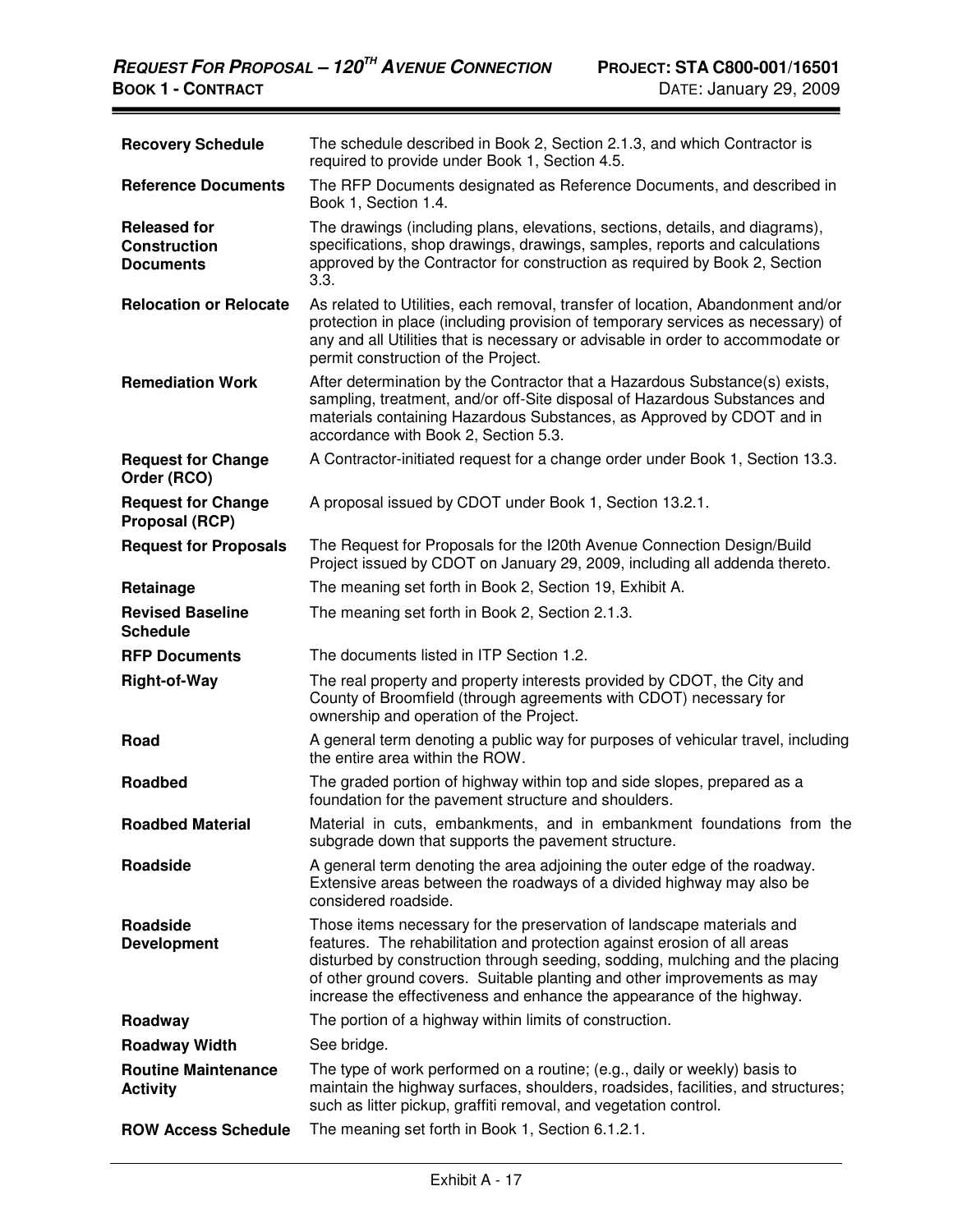| <b>ROW Plans</b>                          | The meaning set forth in Book 1, Section 6.1.1.                                                                                                                                                                                                                                                                                                                                                                                                                                                                                                                                                                                                                                                                                                                                                                                                                                                                                                                                                                    |
|-------------------------------------------|--------------------------------------------------------------------------------------------------------------------------------------------------------------------------------------------------------------------------------------------------------------------------------------------------------------------------------------------------------------------------------------------------------------------------------------------------------------------------------------------------------------------------------------------------------------------------------------------------------------------------------------------------------------------------------------------------------------------------------------------------------------------------------------------------------------------------------------------------------------------------------------------------------------------------------------------------------------------------------------------------------------------|
| <b>Safety Management</b><br>Plan          | The Approved safety management plan established by the Contractor, as<br>specified in Book 2, Section 2.2 (or, prior to such Approval, the draft safety<br>management plan included with the Proposal Documents).                                                                                                                                                                                                                                                                                                                                                                                                                                                                                                                                                                                                                                                                                                                                                                                                  |
| <b>Salvable Material</b>                  | Material that can be saved or salvaged. Unless otherwise specified in the<br>Contract, all salvable material shall become the property of the Contractor.                                                                                                                                                                                                                                                                                                                                                                                                                                                                                                                                                                                                                                                                                                                                                                                                                                                          |
| <b>Second Notice to</b><br>Proceed (NTP2) | A written notice issued by CDOT to the Contractor to proceed with the<br>remainder of the Work on the date specified therein.                                                                                                                                                                                                                                                                                                                                                                                                                                                                                                                                                                                                                                                                                                                                                                                                                                                                                      |
| <b>Service Line</b>                       | As related to Utilities, a Utility line, the function of which is to directly connect<br>the improvements on an individual property to another Utility line located off<br>such property, which other Utility line connects more than one such individual<br>line to a larger system. (The term "Service Line" also includes any Utility on<br>public or private property that services structures located on such property.)                                                                                                                                                                                                                                                                                                                                                                                                                                                                                                                                                                                      |
| <b>Shop Drawings</b>                      | A general term that includes drawings, diagrams, illustrations, samples,<br>schedules, calculations, and other data, which provide details of the<br>construction of the Work and details to be used by the Engineer for inspection.                                                                                                                                                                                                                                                                                                                                                                                                                                                                                                                                                                                                                                                                                                                                                                               |
| <b>Shoulder</b>                           | The portion of the roadway contiguous with the traveled way for<br>accommodation of stopped vehicles, for emergency use, and for lateral<br>support of base and surface courses.                                                                                                                                                                                                                                                                                                                                                                                                                                                                                                                                                                                                                                                                                                                                                                                                                                   |
| <b>Sidewalk</b>                           | That portion of the roadway constructed for pedestrian use.                                                                                                                                                                                                                                                                                                                                                                                                                                                                                                                                                                                                                                                                                                                                                                                                                                                                                                                                                        |
| <b>Site</b>                               | The parcels of ROW identified on the ROW Plans or upon which the Project is<br>to be constructed and installed as well as all other areas in the vicinity used by<br>the Contractor for construction Work.                                                                                                                                                                                                                                                                                                                                                                                                                                                                                                                                                                                                                                                                                                                                                                                                         |
| <b>Specialty Item</b>                     | Work requiring highly specialized knowledge, abilities, or equipment not<br>ordinarily available in the type of contracting organization qualified and<br>expected to bid on the Contract as a whole, and generally limited to minor<br>components of the overall Contract.                                                                                                                                                                                                                                                                                                                                                                                                                                                                                                                                                                                                                                                                                                                                        |
| <b>Stakeholder</b>                        | An individual or group whose interests may be impacted similarly (whether real<br>or perceived) by the construction of the Project.                                                                                                                                                                                                                                                                                                                                                                                                                                                                                                                                                                                                                                                                                                                                                                                                                                                                                |
| <b>Stabilization</b>                      | Modification of soils or aggregates by incorporating materials that increase<br>load-bearing capacity, firmness, and resistance to weathering or displacement.                                                                                                                                                                                                                                                                                                                                                                                                                                                                                                                                                                                                                                                                                                                                                                                                                                                     |
| <b>Stakeholder</b>                        | The meaning set forth in Book 2, Section 4.3.                                                                                                                                                                                                                                                                                                                                                                                                                                                                                                                                                                                                                                                                                                                                                                                                                                                                                                                                                                      |
| <b>Standard Drawings</b>                  | Plans issued by CDOT for general application and repetitive use in connection<br>with CDOT projects; the Standard Drawings will not apply to the Work except<br>with regard to work performed using the documents or in connection with any<br>design furnished by the Contractor which references the Standard Drawings.                                                                                                                                                                                                                                                                                                                                                                                                                                                                                                                                                                                                                                                                                          |
| <b>Standard</b><br><b>Specifications</b>  | Colorado Department of Transportation Standard Specifications for Road and<br>Bridge Construction 2005.                                                                                                                                                                                                                                                                                                                                                                                                                                                                                                                                                                                                                                                                                                                                                                                                                                                                                                            |
| Standards of the<br><b>Industry</b>       | Practices, procedures, methods and standards that: (i) are consistent with<br>current industry practices established for, or employed by, leading participants<br>in the design, construction, operation, and maintenance industries; (ii) comply<br>with applicable laws and applicable industry underwriters' and the fire and life<br>safety codes and standards; and (iii) promote reliability, efficiency, safety, and<br>security. Standards of the Industry include, without limitation, taking<br>reasonable steps to assure that sufficient personnel are employed and<br>available to perform the work and that such personnel are adequately skilled,<br>experienced, and trained to design, construct, install, operate, and maintain the<br>work properly and efficiently, and that appropriate coordination, monitoring, and<br>testing is performed to assure that all elements of the work are designed,<br>constructed, and installed so as to function as required by the Contract<br>Documents. |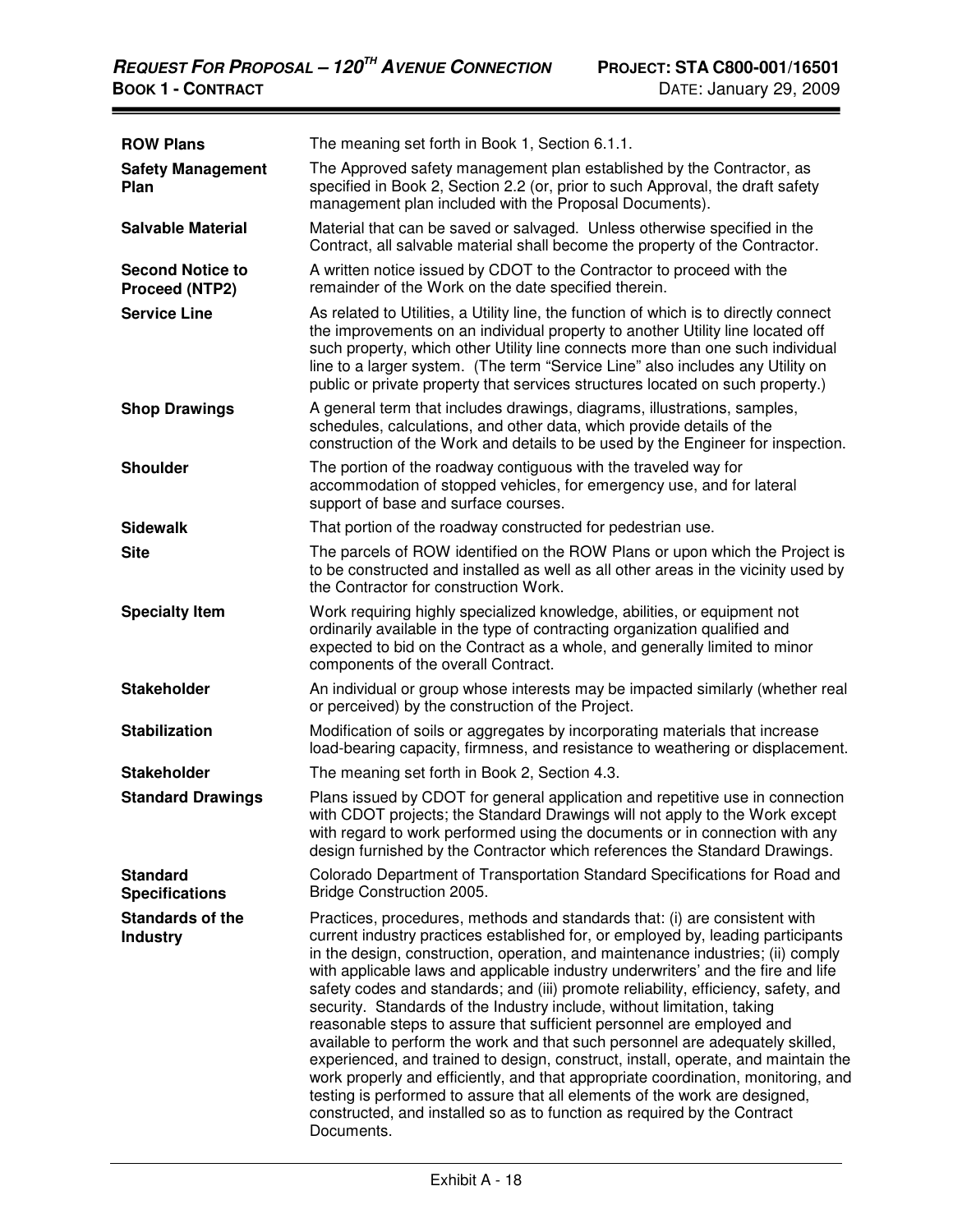| <b>State</b>                                      | State of Colorado acting through its authorized representative, or the State of<br>Colorado in the geographic sense, depending on the context.                                                                                                                                                                                                                                                                                                               |
|---------------------------------------------------|--------------------------------------------------------------------------------------------------------------------------------------------------------------------------------------------------------------------------------------------------------------------------------------------------------------------------------------------------------------------------------------------------------------------------------------------------------------|
| <b>Street</b>                                     | A general term denoting a public way for purposes of vehicular travel, including<br>the entire area within the ROW.                                                                                                                                                                                                                                                                                                                                          |
| <b>Structures</b>                                 | Bridges, culverts, catch basins, drop inlets, retaining walls, cribbing, manholes,<br>endwalls, buildings, storm drains, service pipes, underdrains, foundation<br>drains, fences, guardrail, signs, end sections, traffic signals, light standards,<br>and other features which may be encountered in the Work and not otherwise<br>classified.                                                                                                             |
| <b>Subbase</b>                                    | Layer(s) of specified material thickness placed on a subgrade to support a<br>base course.                                                                                                                                                                                                                                                                                                                                                                   |
| <b>Subcontract</b>                                | Any subcontract to perform any part of the Work or provide any materials,<br>equipment or supplies for any part of the Work between the Contractor and a<br>Subcontractor, or between any Subcontractor and its lower tier Subcontractor,<br>at any tier.                                                                                                                                                                                                    |
| Subcontractor or<br><b>Subconsultant</b>          | Any Person with whom the Contractor has entered into any Subcontract and<br>any other Person with whom any Subcontractor has further subcontracted any<br>part of the Work, at any tier.                                                                                                                                                                                                                                                                     |
| <b>Subgrade</b>                                   | The top surface of a roadbed upon which the pavement structure, shoulders,<br>and curbs are constructed.                                                                                                                                                                                                                                                                                                                                                     |
| <b>Subgrade Treatment</b>                         | Modification of roadbed material by stabilization.                                                                                                                                                                                                                                                                                                                                                                                                           |
| <b>Substantial Landscape</b><br><b>Completion</b> | The meaning set forth in Book 2, Section 17.2.5.                                                                                                                                                                                                                                                                                                                                                                                                             |
| <b>Substructure</b>                               | All of the structure below the bearings of simple and continuous spans,<br>skewbacks of arches, and tops of footings of rigid frames, together with the<br>backwalls, wingwalls, and wing protection railings.                                                                                                                                                                                                                                               |
| <b>Summary Schedule</b>                           | The meaning set forth in Book 2, Section 1.3.2.2.2.                                                                                                                                                                                                                                                                                                                                                                                                          |
| Superintendent                                    | The Contractor's authorized employee responsible for the construction Work<br>related to the Project or a Segment.                                                                                                                                                                                                                                                                                                                                           |
| <b>Superstructure</b>                             | The entire structure except the substructure.                                                                                                                                                                                                                                                                                                                                                                                                                |
| Supplemental<br><b>Specifications</b>             | CDOT-approved additions and revisions to the Standard Specifications.                                                                                                                                                                                                                                                                                                                                                                                        |
| <b>Supplier</b>                                   | Any Person other than employees of the Contractor not performing work at the<br>Site that supplies machinery, equipment, materials or systems to the<br>Contractor or any Subcontractor in connection with the performance of the<br>Work; Persons who merely transport, pick up, deliver, or carry materials,<br>personnel, parts, or equipment or any other items or persons to or from the<br>Site shall not be deemed to be performing Work at the Site. |
| <b>Surety</b>                                     | Each properly licensed surety company approved by CDOT, which has issued<br>one or more of the Payment and Performance Bonds.                                                                                                                                                                                                                                                                                                                                |
| <b>Surface Course</b>                             | One or more layers of a pavement structure designed to accommodate the<br>traffic load, the top layer of which resists skidding, traffic abrasion, and the<br>disintegrating effects of climate. The top layer is sometimes called the<br>"Wearing Course."                                                                                                                                                                                                  |
| <b>Technical Criteria</b>                         |                                                                                                                                                                                                                                                                                                                                                                                                                                                              |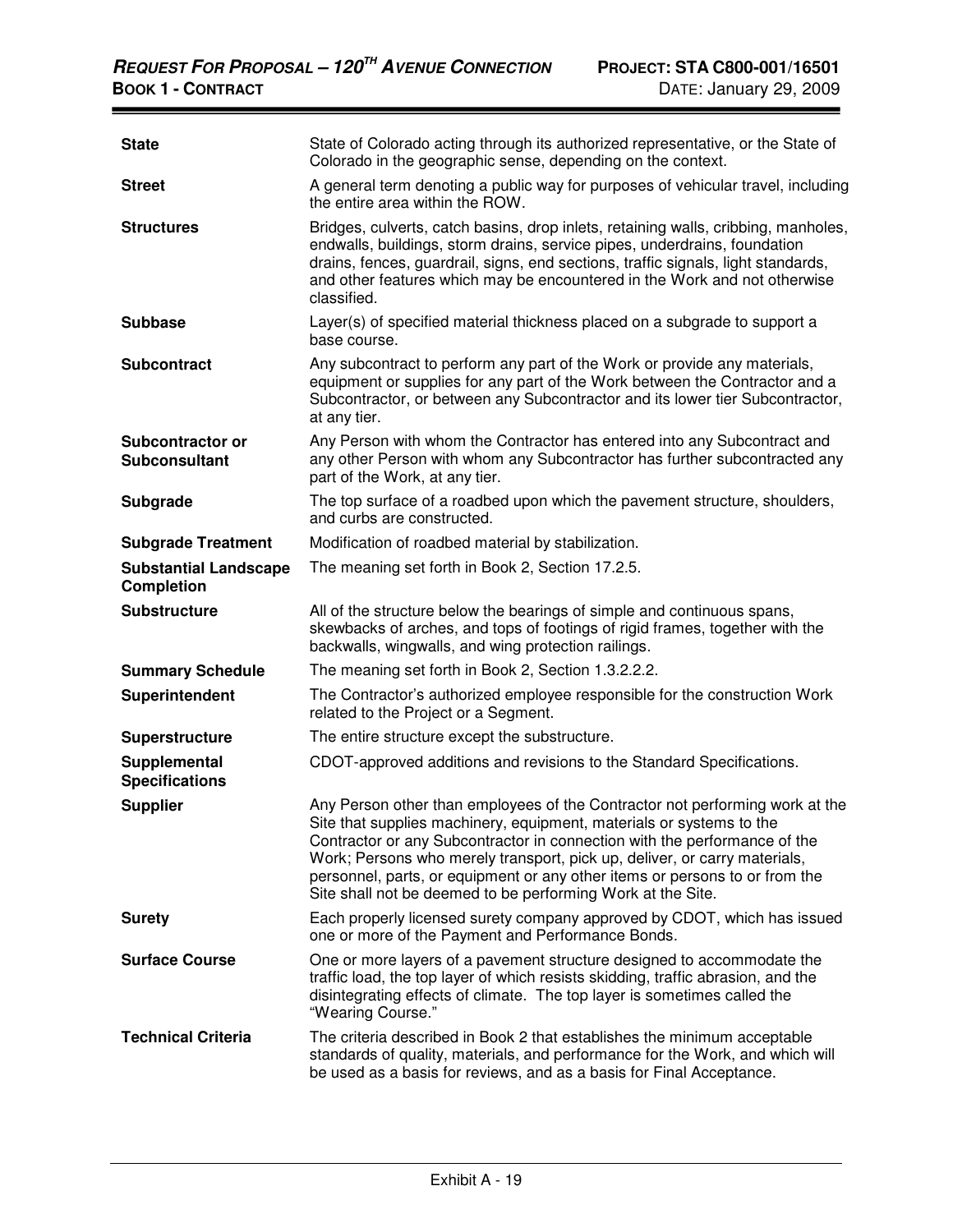**Contract Contract Contract Contract Contract** 

| <b>Test</b>                                                               | The procedure and method of acquiring and recording physical data and<br>comparing it to set standards and submitting a statement to such conditions or<br>operations as will lead to its Acceptance or rejection (deficiency, Defective<br>Condition, Nonconformance) of the item.                                                                                                                                                                                                                                                                                                                                                                                                                                                                                                                                             |
|---------------------------------------------------------------------------|---------------------------------------------------------------------------------------------------------------------------------------------------------------------------------------------------------------------------------------------------------------------------------------------------------------------------------------------------------------------------------------------------------------------------------------------------------------------------------------------------------------------------------------------------------------------------------------------------------------------------------------------------------------------------------------------------------------------------------------------------------------------------------------------------------------------------------|
| <b>Test-Based</b><br>Acceptance                                           | Acceptance based on each test meeting minimum requirements.                                                                                                                                                                                                                                                                                                                                                                                                                                                                                                                                                                                                                                                                                                                                                                     |
| <b>Test Procedure</b>                                                     | Methods that detail the practice of acquiring the Test data.                                                                                                                                                                                                                                                                                                                                                                                                                                                                                                                                                                                                                                                                                                                                                                    |
| <b>Time and Materials</b><br><b>Change Order</b>                          | A Change Order issued under Book 1, Contract Section 13.7.                                                                                                                                                                                                                                                                                                                                                                                                                                                                                                                                                                                                                                                                                                                                                                      |
| <b>Traffic Control Plan</b>                                               | The plan described in Book 2, Section 16.2.                                                                                                                                                                                                                                                                                                                                                                                                                                                                                                                                                                                                                                                                                                                                                                                     |
| <b>Traveled Way</b>                                                       | The portion of the roadway for the movement of vehicles, exclusive of<br>shoulders and auxiliary lanes.                                                                                                                                                                                                                                                                                                                                                                                                                                                                                                                                                                                                                                                                                                                         |
| <b>Unit Price</b>                                                         | The meaning set forth in Book 1, Section 12.5.1.1.                                                                                                                                                                                                                                                                                                                                                                                                                                                                                                                                                                                                                                                                                                                                                                              |
| <b>Unit Price Allowance</b>                                               | The meaning set forth in Book 1, Section 11.1.1.                                                                                                                                                                                                                                                                                                                                                                                                                                                                                                                                                                                                                                                                                                                                                                                |
| <b>United States</b><br>Department of<br><b>Transportation</b><br>(USDOT) | United States Department of Transportation or any executive department or<br>agency thereof, or as the context may require, the USDOT Secretary or other<br>person who may at the time be acting in the capacity of Secretary, or an<br>authorized representative or any other person otherwise authorized to perform<br>the functions to be performed hereunder by USDOT.                                                                                                                                                                                                                                                                                                                                                                                                                                                      |
| <b>Utility or utility</b>                                                 | (i) A privately, publicly or cooperatively owned line, facility and/or system for<br>producing, transmitting or distributing communications, power, cable television,<br>electricity, light, heat, gas, oil, crude products, water, steam, waste, signal<br>systems and other products that directly or indirectly serve the public; and/or<br>(ii) a privately owned irrigation facility. The necessary appurtenances to each<br>utility facility shall be considered part of such utility. Without limitation, any<br>Service Line connecting directly to a utility shall be considered an<br>appurtenance to that utility, regardless of the ownership of such Service Line.<br>The term "Utility" is sometimes also used to refer to the owner or operator of<br>any such line, facility and/or system (a "Utility Owner"). |
| <b>Utility Information</b><br>Sheet (UIS)                                 | A form, completed prior to NTP1 for each Utility impacted by the Project, which<br>documents the existing condition of such Utility and a preliminary Relocation<br>recommendation to mitigate the potential conflict. The UISs are found in Book<br>5, Utilities. The information was obtained by CDOT in cooperation with the<br>Utility Owner. The form was signed by CDOT and the Utility Owner.                                                                                                                                                                                                                                                                                                                                                                                                                            |
| <b>Utility Owner</b>                                                      | The owner or operator of any Utility (including both Public Utility Owners and<br>Private Utility Owners).                                                                                                                                                                                                                                                                                                                                                                                                                                                                                                                                                                                                                                                                                                                      |
| <b>Utility Owner</b><br><b>Identification Number</b>                      | The number that has been assigned to each Utility Owner on the UISs.                                                                                                                                                                                                                                                                                                                                                                                                                                                                                                                                                                                                                                                                                                                                                            |
| <b>Utility Removal Work</b>                                               | Work necessary to remove any Utilities (whether or not in use as of the date of<br>NTP1 or NTP2) for which leaving the Utilities in-place is not feasible or not<br>permitted, or which the Contractor otherwise proposes to be removed in order<br>to accommodate or permit construction of the Project, regardless of whether or<br>not replacements for such Utilities are being installed in other locations).                                                                                                                                                                                                                                                                                                                                                                                                              |
| <b>Utility Tracking Report</b>                                            | A CDOT report summarizing Utility conflicts, as shown on the UISs, for all<br>Utility Owners within the ROW.                                                                                                                                                                                                                                                                                                                                                                                                                                                                                                                                                                                                                                                                                                                    |
| <b>Value Engineering</b><br><b>Change Proposal</b><br>(VECP)              | The meaning set forth in the Book 1, Section 12.                                                                                                                                                                                                                                                                                                                                                                                                                                                                                                                                                                                                                                                                                                                                                                                |